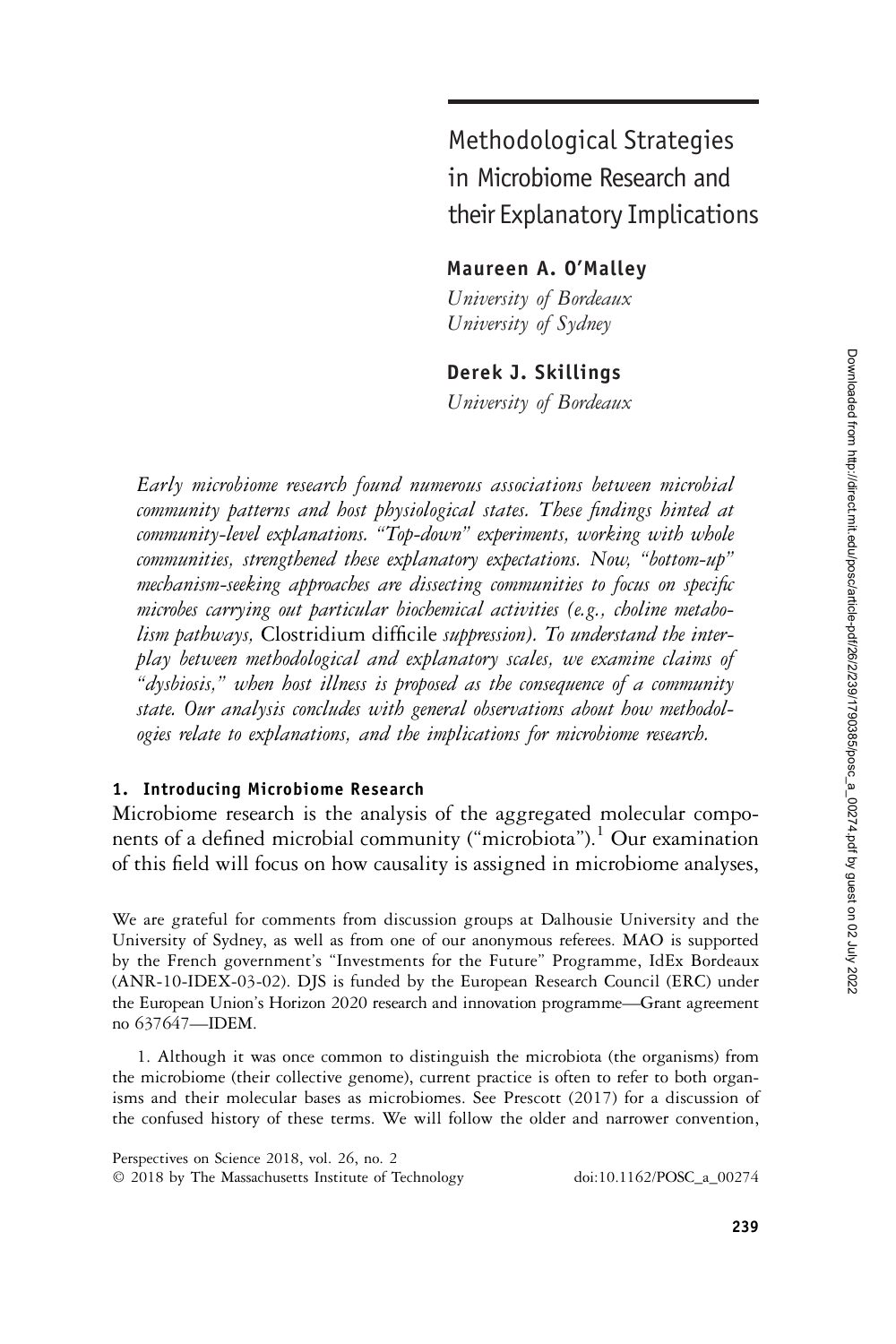and what methodological strategies are used to identify communities or components of those communities as causal contributors to host states. Earlier microbiome research was conducted at a broad scale via bioinformatic analyses of environmental samples, then backed up by whole community transfer experiments. These "top-down" findings, in which the whole community is treated as a unit of investigation, indicated that communities might act as causal agents. More recently, as microbiome research has reconnected with traditional experimental methods, communities have been decomposed in the"bottom-up"search for traditional causal agents, such as single organisms, or small groups of them, and their biochemical activities. These top-down and bottom-up methodological strategies do not, however, map straightforwardly onto top-down or bottom-up explanations. This incongruity has implications for the claims that can be made about the locus of causal action.

In the following discussion, we outline some developments in how causality is investigated in microbiota-host research, and what the implications of various methodologies are for how these systems feature in explanations. We first trace how microbiome research (especially that based on human gut microbiota) has developed historically through association studies, in which community patterns have been linked to broader system outcomes such as the health and disease states of human hosts. We then discuss recent research that returns the field's focus to traditional targets of microbiological experimentation: populations and specific biochemical pathways. We illustrate this shift with brief accounts of new mechanistic insights into choline metabolism and Clostridium difficile therapy. Our analysis then turns to the explanatory conundrum of "dysbiosis," in which claims are made about host disorders as causal products of communityscale changes in microbiota. We suggest that understanding how methodologies work at different scales can revise superficial impressions about the explanatory and conceptual implications of microbiome research.

## 2. Historical Background to Microbiome Research

Microbiome research is a recent development in the life sciences. Its roots lie in microbiology and molecular genetics, but its implications reach beyond what is traditionally seen as microbiological subject matter. In its historically classic form, microbiology is a laboratory-based science focused on pure cultures of microorganisms. Pure culturing methods became so central to microbiology because of their experimental credentials

but quite a lot of the literature we cite does not. The broader use of the term sometimes invokes the much older ecological meaning of "biome" to justify the organismal application of microbiome). We will return to the potentially ecological interpretations of "microbiome" in Section 5.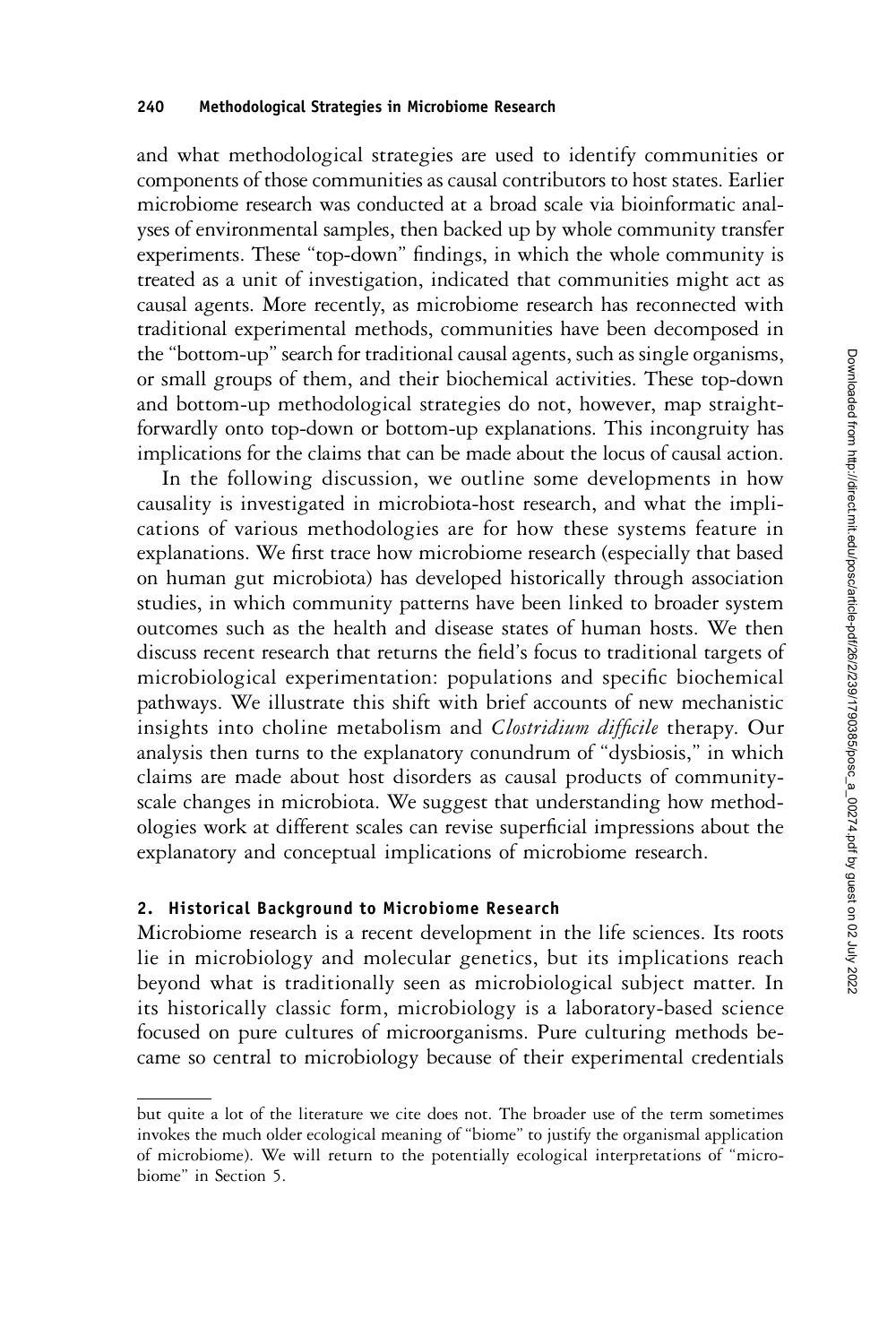in establishing microbial causality via Koch's postulates. The latter describe a sequence of isolating, culturing, and returning microbes to hosts. They aim to demonstrate specific and consistent microorganismal effects, especially those implicated in disease and food spoilage (Gradmann 2000; Mendelsohn 2002; Ross and Woodward 2016). Biochemistry, as it rose to prominence in microbiology in the early twentieth century, further narrowed causal attributions by identifying the biochemical pathways by which single lineages of microorganisms or small groups of them produce effects (Singleton and Singleton 2016). Organism-specific activity has thus been the traditional locus of causal assignment in microbiology.

At the same time that the laboratory-based pure culture approach became established in the late nineteenth century, another set of practices developed. It focused on microorganisms in natural environments (see O'Malley 2014). This field also took a biochemical approach, and in the middle of the twentieth century productively encountered molecular genetic methods. In the 1980s, molecular efforts to understand microorganisms in their natural environments took a transformative turn. Norman Pace and colleagues looked beyond the genes of isolated cells in laboratories. They applied the maturing technology of DNA sequencing to *in situ* samples of microbial communities (e.g., Stahl et al. 1985; Olsen et al. 1986). Most of these early environmental studies focused on genes for ribosomal RNA (rRNA), which had already been established as useful markers for evolutionary analyses (Woese and Fox 1977).

As evolutionary and ecological molecular approaches gathered momentum in microbiology, sequencing technologies and bioinformatic tools were also developing in both scope and speed. Entirely new pictures began to emerge of previously unrecognized microbial diversity (e.g., Mullins et al. 1995). Culturing had for the time being reached its limits in revealing microbial diversity in many environments, often because the "pure" growth of unknown microorganisms was obstructed by the complex interdependencies in their communal lifestyles (Amman et al. 1995). The sequencing of a very large fragment of DNA in a marine sample, followed by identification of the uncultured organismal group to which it belonged (Stein et al. 1996), was confirmation that not only was this sequencebased methodology feasible but also that it would produce novel findings. This approach made an unexpected discovery of proteorhodopsin, a lightreactive protein in marine bacteria, which was then confirmed experimentally as functionally active (Béjà et al. 2000). The proteorhodopsin study demonstrated very effectively that environmental sequencing of community samples could lead to major discoveries, and that these could then be interrogated further by classic scientific methods (see O'Malley 2008 for an overview).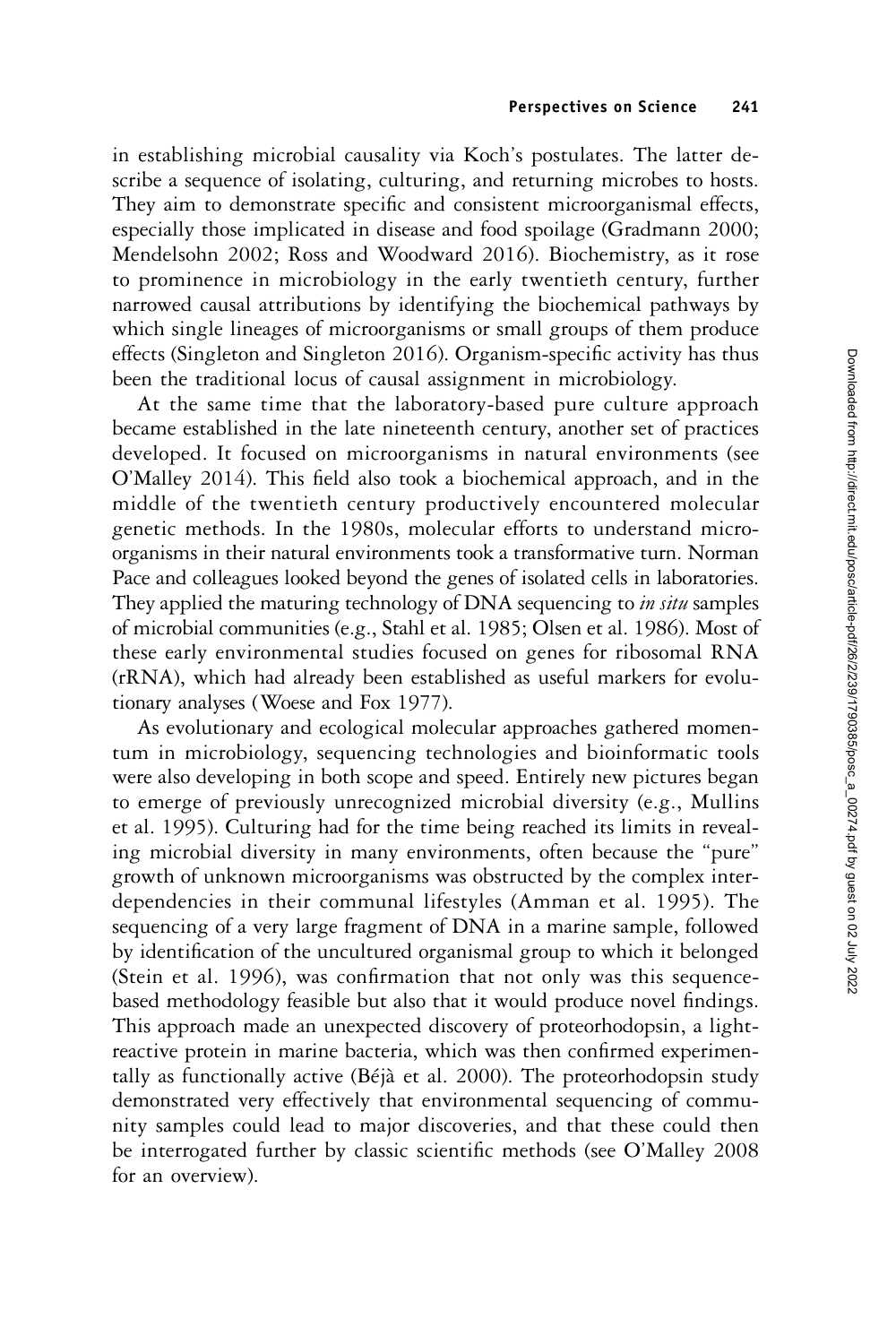With ongoing improvements in sequencing technology and large datascale analysis, attention shifted from single genes (e.g., rRNA) to whole genomes. When these analyses targeted "environmental" genomes (i.e., the DNA extracted from samples collected from a range of natural environments), metagenomics was born. The first use of "metagenome" was in a manifesto for soil metagenomics in 1998 (Handelsman et al. 1998, p. R245). In that paper, molecular biologist Jo Handelsman and her colleagues reflected on the untapped diversity of soils, which are a major reservoir of medically and industrially important microbial compounds. The new century saw metagenomics flourishing, as DNA from a very wide range of environments and communities was sequenced and partly analysed (Handelsman 2004).

Two quite different projects spurred on the field as they showed researchers the potential of metagenomic tools. One was the metagenomic analysis of the Sargasso Sea, a huge data-collection exercise that revealed the extraordinary genetic diversity of microbial communities even in lownutrient environments (Venter et al. 2004). The other project was the analysis of a still more restrictive environment: the acidic and anoxic runoff from a mine (Tyson et al. 2004). Identification of all the organisms in this lowdiversity community was possible in the latter case; in the former, as well as assessments of population genetic structure, the function of genes (including the light-reactive proteins discovered in earlier metagenomic samples) could be tentatively assigned to uncultured organisms and inferences made about their ecological roles.

As this new molecular field of microbial diversity studies grew, attention increasingly turned to the human body as an ecosystem in its own right. The potential of metagenomic tools was suggested for "the second human genome"—the microorganisms untouched by the achievements of the high-profile Human Genome Project (Relman and Falkow 2001, p. 206). The gut metagenome in particular was recognized as an immense organ-like source of genes and enzymatic activities that were mostly unknown, and likely to remain so, if laboratory-based culturing studies remained the only option (e.g., Eckburg et al. 2005; Zoetendal et al. 2004). Many gut microbes can be cultured, but their full diversity (especially of anaerobes), plus their interactions, were and still are not understood in detail. To develop this understanding, international research consortia began to treat the human body as constituting an ecological niche that with the gut microbiota forms a complex multilevel system (Turnbaugh et al. 2007; O'Malley et al. 2014). This ecological perspective began to influence an expanded interpretation of the term microbiome, which was often taken now to emphasize "biome" and its ecological connotations rather than "ome" and its more restrictive molecular interpretation (see footnote 1 for terminological debates).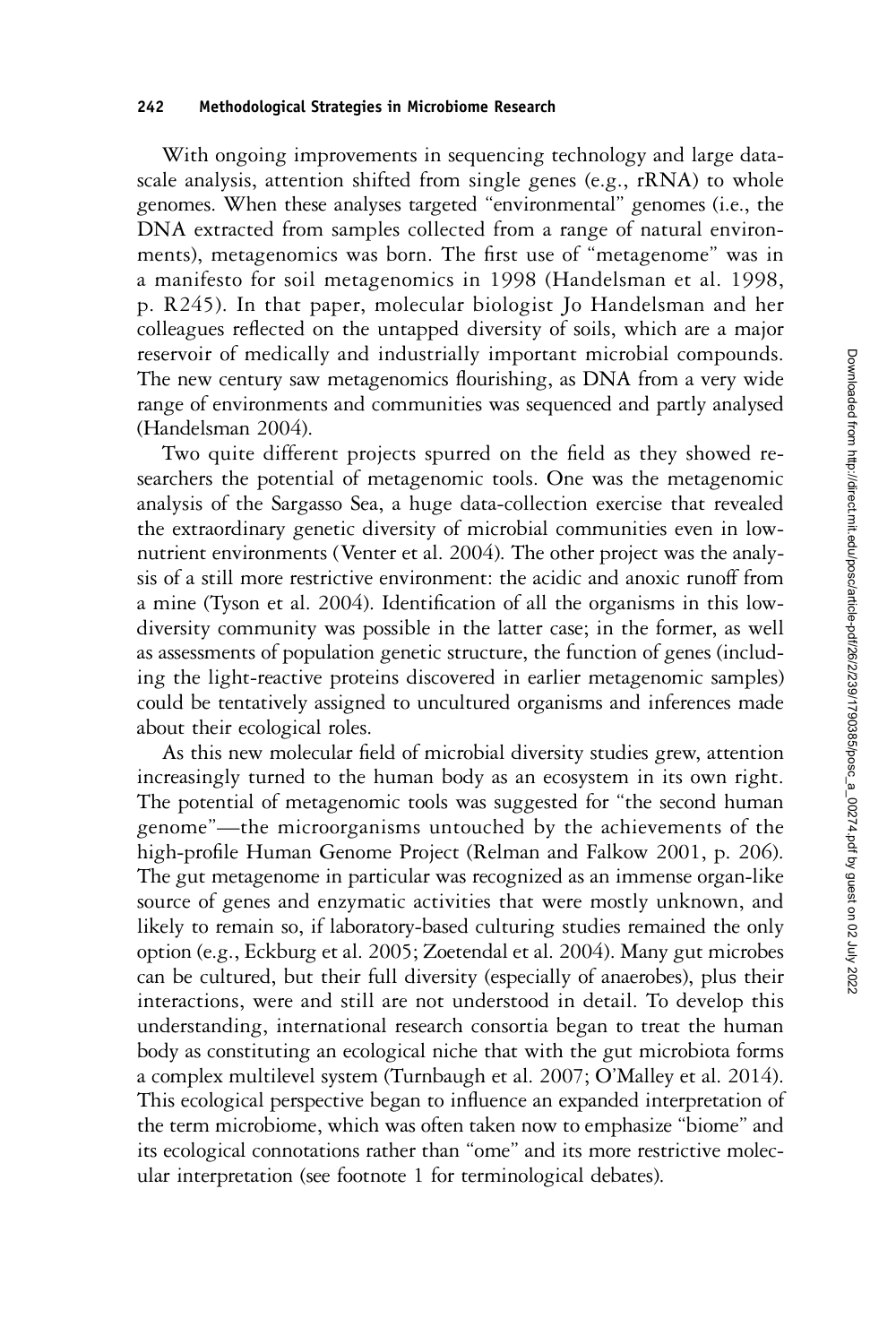Although non-human ecosystems are at least as interesting and important as human ones, there is no denying that the sheer amount of research on the human microbiome, and particularly the gut microbiome, make it an obvious focus for tracking how microbiome research has developed and how causal inferences have been made in that development. The vast majority of human microbiome literature focuses exclusively on bacteria, which are the most abundant forms of life in the gut. This is done not only for pragmatic reasons of reducing the complexities of analysis (i.e., leaving out viruses and other unicellular organisms), but also because the greater biochemical diversity in bacteria is thought to have more impact on the human body. But as well as sequencing the gut community genomes (or genetic markers in those genomes), then seeking patterns in that data, human microbiome projects began to explore causal claims on the basis of association studies. Causality was attributed to communities, which were initially discussed as if they were causally cohesive in the effects they brought about in hosts.

# 3. Descriptions and Causes: From Pie-charts to Mouse Models

A great deal of early research on the human gut microbiota and its microbiome produced compositional "pie-charts" (as did microbiota studies of the skin, mouth and other niches). The charts map the DNA sequence categorizations in the microbiome of interest (Figure 1). These distributions of sequence abundances are commonly presented at the phylum level. Despite organismal groups being identified in this categorization, they are rarely characterized beyond the molecular markers that identify them. Although there is extremely fine-grained microbial diversity at the species and strain level in any single human body, it is much simpler to analyse molecular patterns at the coarse phylum level. Phyla (sometimes called "divisions"), are a very high level of taxonomic rank, just below kingdoms, and above orders, classes, families, genera, and species (in descending order of the taxonomic hierarchy). There are anywhere between 30 and a thousand bacterial phyla recognized by different methods and criteria.<sup>2</sup> The great majority of healthy human guts so far sampled are dominated by only two phyla: Firmicutes and Bacteroidetes (Figure 1). Together they comprise about 90% of human microbial gut diversity.

2. The phylum rank is not recognized by official classification nomenclature (Parte 2013), and it is not clear what the boundaries for a prokaryote phylum would be, or how many bacterial phyla there might be, especially with burgeoning environmental discoveries of putative bacterial phyla (e.g., Yarza et al. 2014; Brown et al. 2015). Recent microbiome classification pushes toward lower taxonomic levels (e.g., Johnson et al. 2017; Duvallet et al. 2017), but broad-brush pictures are still the norm.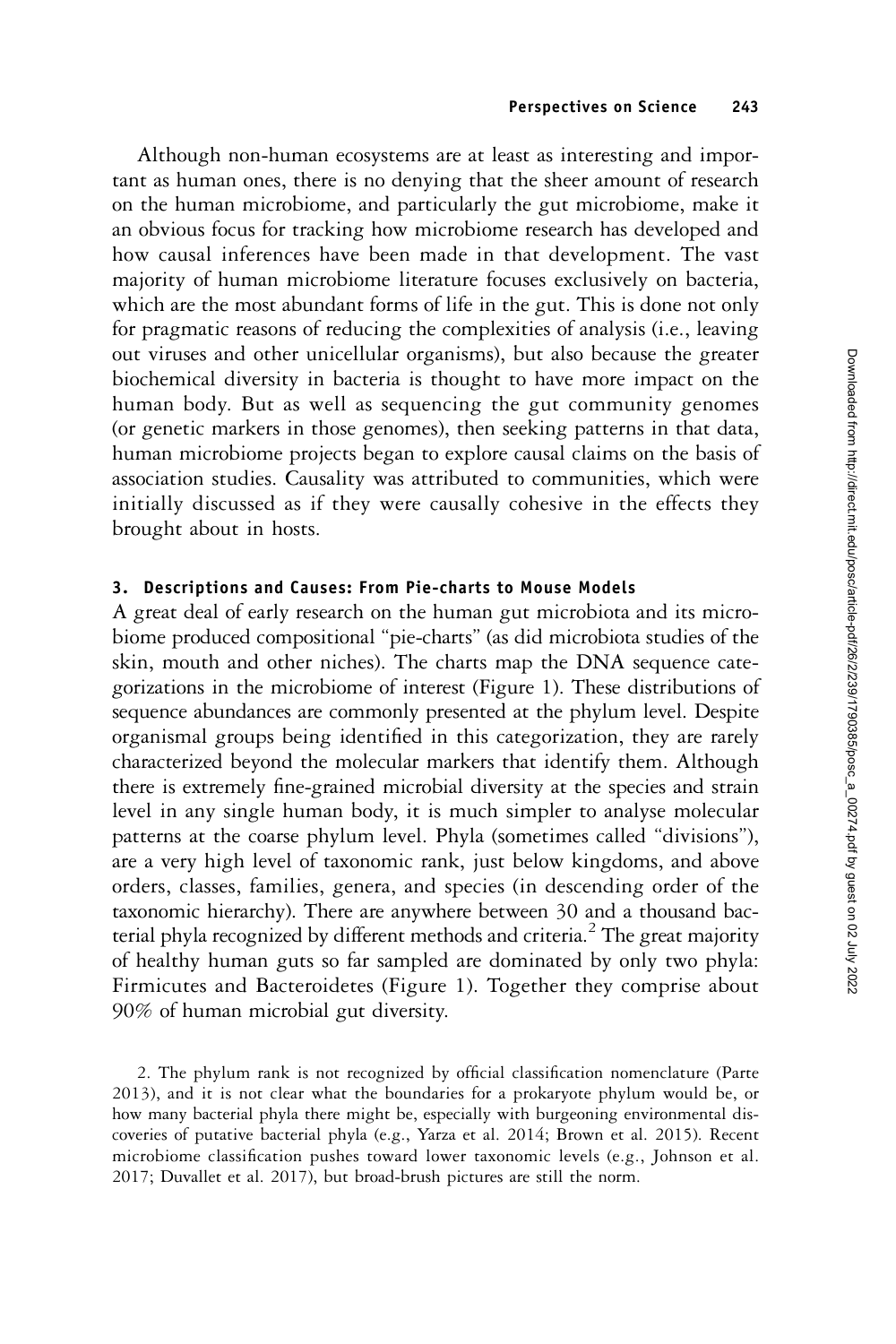

**Figure 1.** A variety of human microbiomes (the molecular compositions of particular communities) represented proportionally at the phylum level by pie-charts (based on Spor et al. 2011; adapted by Michel Durinx (https://centimedia. org/) and used with permission from Nature/Springer/Palgrave, Nature Reviews Microbiology, copyright 2011).

Once the composition of a microbiome—such as that of the human gut has been roughly described and categorized, these patterns can be "linked" to or associated with particular health and disease states. Comparison with microbiomes in humans lacking the disease indicates visually how phyla patterns are different in diseased hosts (Figure 2). Although these comparisons are done for numerous body niches, it is the distal gut—the large intestinal colon—that has been the focus of the most work (Marchesi 2011). This trend has been driven partly by the ease of access to gut microbiota diversity, which is commonly via faecal samples. Although there are questions about the adequacy of this representation,<sup>3</sup> by and large this representativeness has been and still is taken for granted.

For some important diagnostic and predictive purposes, phyla proportions may potentially tell researchers about disease states. Numerous

<sup>3.</sup> The composition of microbiomes sampled via faeces versus intestinal biopsies are often not concordant (Momozawa et al. 2011). There are indications that samples taken directly from the gut will more accurately predict disease states (Gevers et al. 2014).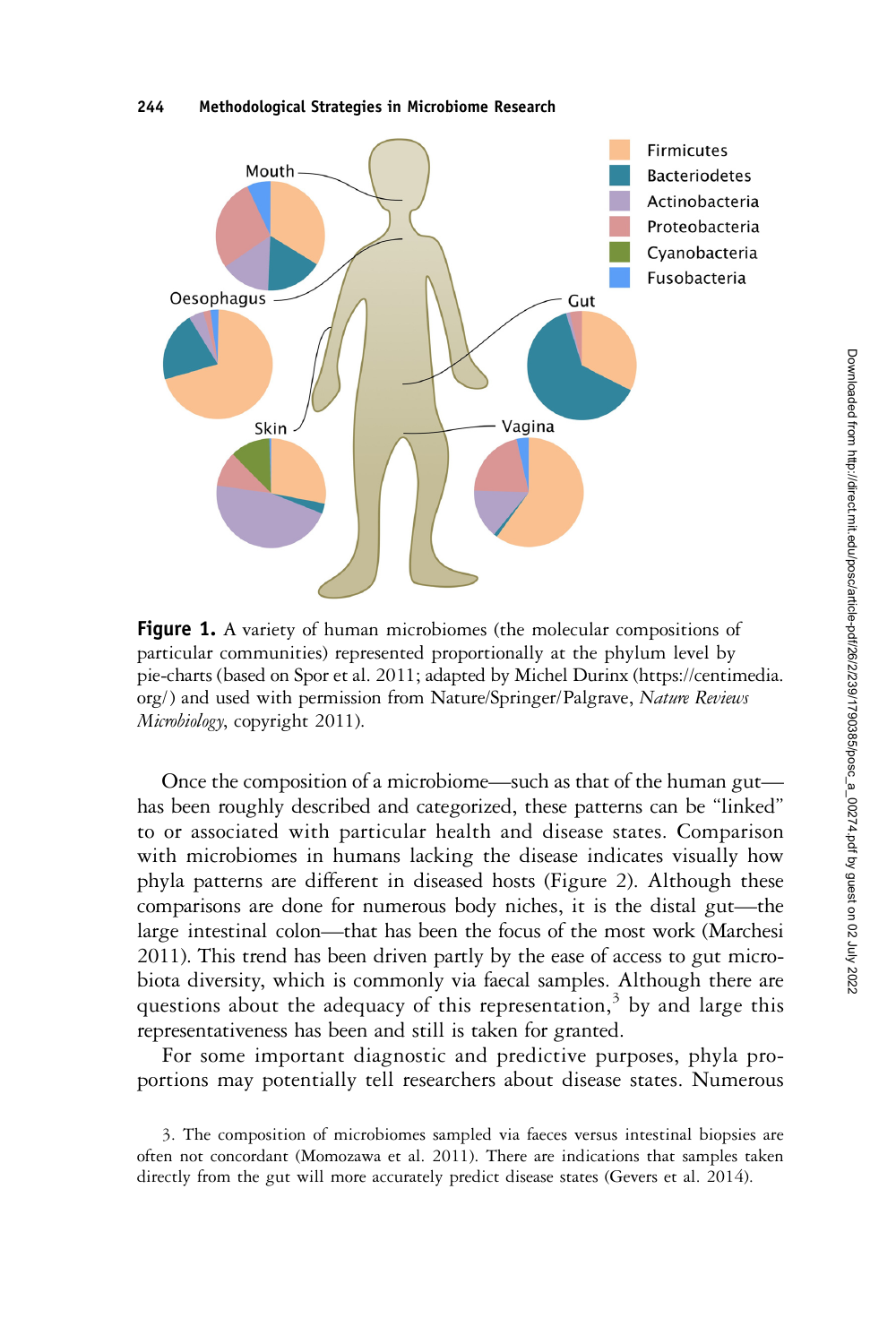

**Figure 2.** A typical representation of the human gut microbiome and associations between broad compositional patterns and disease (based on Spor et al. 2011; adapted by Michel Durinx (https://centimedia.org/) and used with permission from Nature/ Springer/Palgrave, Nature Reviews Microbiology, copyright 2011). Sometimes only a few samples underpin such patterns, which is statistically very low-powered given how much inter-individual variation exists between each human's microbiome. Ideally such associations should be interpreted as patterns worth exploring, and not as statistically robust correlations, but sometimes stronger interpretations are made.

studies, including some formative microbiome research, have shown that an elevated proportion of Firmicutes is associated with host obesity and the metabolic syndrome accompanying it (e.g., Ley et al. 2006; Turnbaugh et al. 2006, 2008). Phylum-level patterns associated with conditions such as human obesity have been described as "highly conserved bacterial traits" that affect host phenotype (Ley et al. 2006, p. 1023). Although obesity investigations are emblematic of human microbiome association studies, a wide range of other diseases, including brain and behavioural disorders (Bercik et al. 2011; Hsiao et al. 2013), have now been associated with coarse changes in microbiota diversity. Many of these association studies do not, however, go on to examine any causal implications very thoroughly (i.e., whether changes in composition are causes or effects of disease states).

Knowledge of associations can in some cases be backed up by experimental regimes, in which entire microbiota are transferred into animal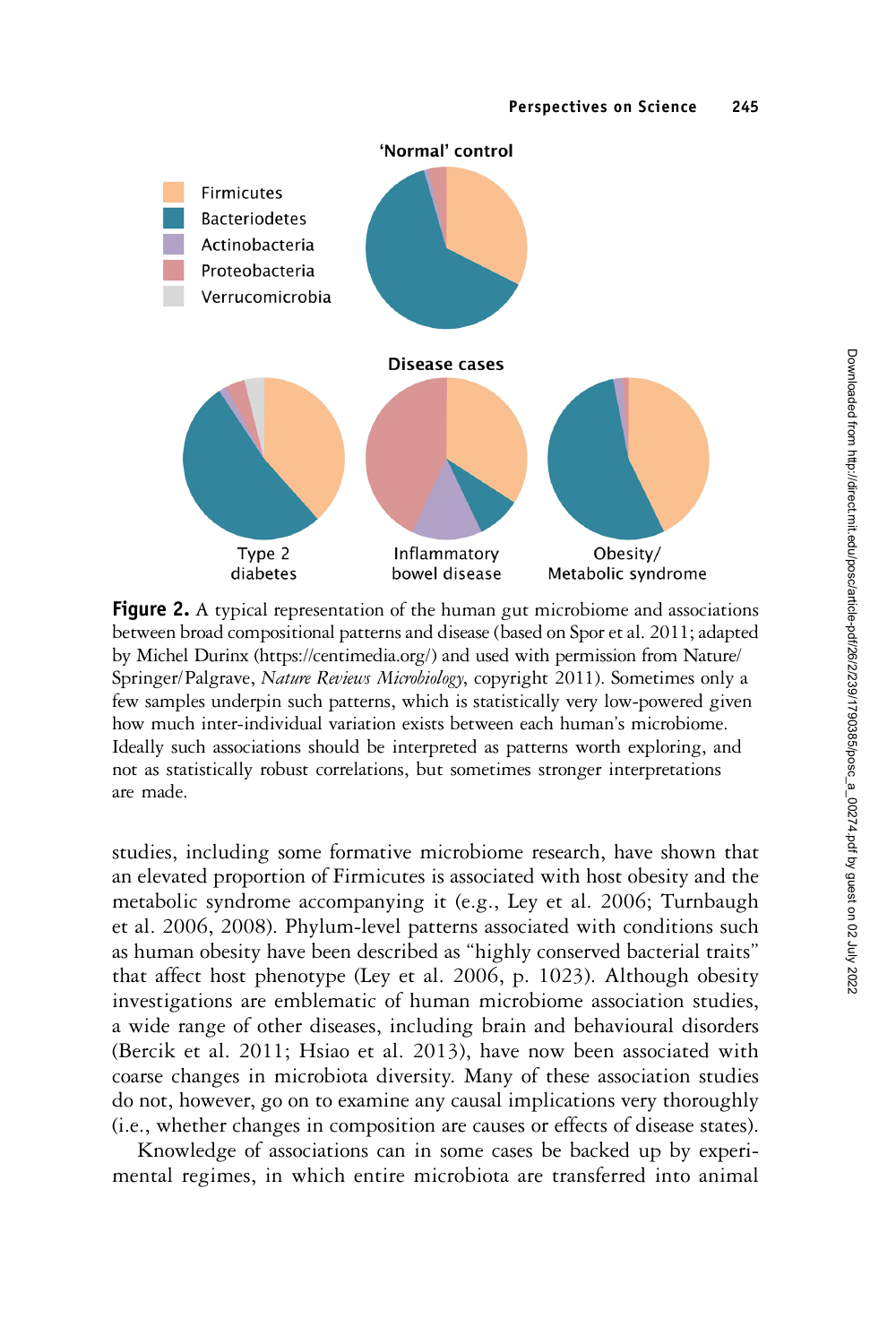hosts, mostly mouse models. Led by early efforts in Jeffrey Gordon's lab, microbiome researchers began to manipulate microbiota experimentally. This work involves "germ free" laboratory mice. They are born by caesarean section and raised in sterile environments (including irradiated food) so that they are not colonized by microbiota, unlike conventionally born and reared mice. Microbiome researchers transplant microbiota samples—commonly via faeces from conventional mice with specific phenotypic properties, and even, surprisingly, from humans<sup>4</sup>—into these germ-free model mammals, and then track physiological changes in order to scrutinize cause-effect relationships (Turnbaugh et al. 2006, 2009; Ridaura et al. 2013). Researchers have frequently found that transplanting phyla-differentiated microbiota into mice can make a major physiological difference to the host. In other words, transmission of phenotype at the organismal (mouse) level can occur via transmission of the microbiota. In these cases, "the microbiome is considered causal" (Goodrich et al. 2014, p. 250).

Although there are additional and possibly confounding causal factors that must be taken into consideration (especially diet, and medications such as antibiotics), research using mouse models and entire microbiota transplants became the gold standard for causal attributions in microbiome studies. Once again, obesity has been a particularly successful example of phenotypic transfer by microbiota transplant, confirming the causality inferred from bioinformatic associations (e.g., Turnbaugh et al. 2009). Firmicutes-Bacteroidetes proportions, or other broad changes in community diversity, continued to be implicated as significant causal contributors to obesity and other diseases.

But as microbiome research has developed further, phylum-level proportionality or decreased diversity turns out to offer less insight into human (and mouse) obesity and other conditions than originally anticipated (Duvallet et al. 2017; Finucane et al. 2014; Sze and Schloss 2016; Walters et al.  $2014$ ).<sup>5</sup> Both increases and decreases of key phyla may be associated with obesity. Even worse, experimental replications have contradicted previously postulated effects of microbiota changes (Fleissner et al. 2010; Harley and Karp 2012; Schwiertz et al. 2010). One response is to see if consistent observations can be achieved by increasing sample size (e.g., Beaumont et al. 2016; Falony et al. 2016). Another is to look within the community for smaller scale causal agents.

<sup>4.</sup> This is surprising because of the phylogenetic specificity of many microbiota-host relationships (Chung et al. 2012; however, cf. Seedorf et al. 2014, which shows some unexpected flexibility).

<sup>5.</sup> Small sample sizes and their statistically underpowered findings play a role here, as noted in section two.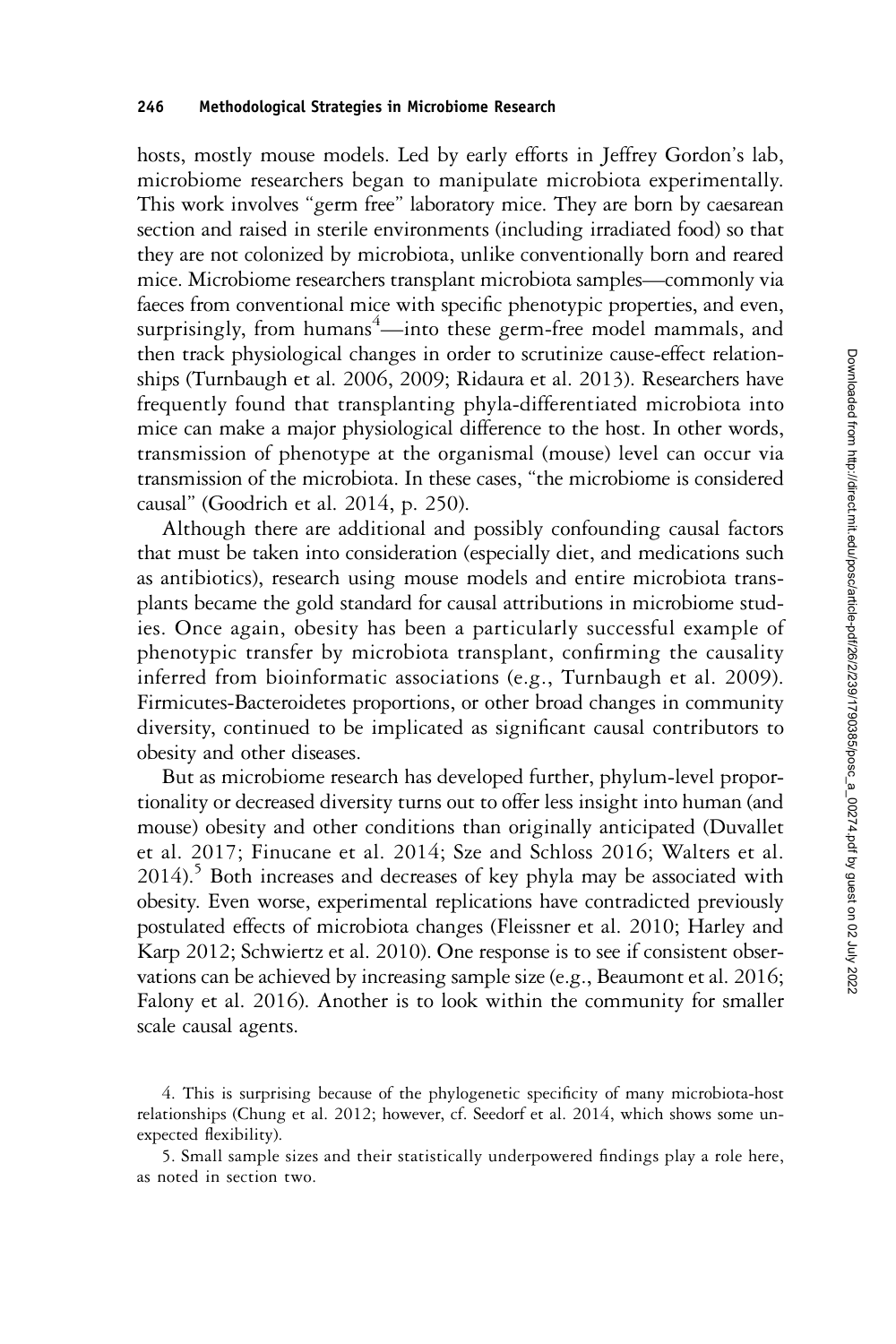## 4. From Top-down to Bottom-up Microbiome Analyses

Establishing fine-grained causal relationships has become for many microbiome researchers the driving aim of the field (Fischbach and Segre 2016; Gilbert et al. 2016; Surana and Kasper 2017). This wave of research focuses on pinpointing, for example, "the specific bacteria exclusively associated with obesity" and other health-disturbing syndromes (Harley and Karp 2012; Zhang et al. 2009, p. 2365; Zhao 2013). Some researchers describe efforts to carry out finer grained experimental-mechanistic work as "bottom-up" microbiome research, in order to distinguish it from the "topdown" methodologies discussed in Section 3. The latter are driven by computational analyses and pattern-seeking approaches, then supplemented by whole-microbiota transplants to mice (e.g., Huttenhower et al. 2014, Macpherson et al. 2015, Moya and Ferrer 2016). However, many bottom-up approaches are based on or include top-down approaches that treat the community as a whole before doing traditional cause-establishing research. New microbiome research on choline metabolism<sup>7</sup> and *Clostridium difficile* therapy show how these emerging decompositional approaches work.

# 4.1. Choline Metabolism

Choline is an essential human dietary nutrient found primarily in red meat and egg yolks. Gut microbes convert some of it anaerobically to trimethylamine, which is then oxidized in the liver. Trimethylamine in this oxidized form is associated with cardiovascular problems in humans and mice (Tang and Hazen  $2014$ ).<sup>8</sup> An important step in unravelling this causal chain showed that mice fed with choline tend to develop atherosclerosis (hardening of the arteries), and more precisely, that suppressing all gut microbes in mice inhibits this disease (Wang et al. 2011). But rather than attribute causal agency to the microbiota generally or to certain proportions of phyla, the next research step zoomed in on a gene cluster of a sulphatereducing gut bacterium. This organism could be cultured and manipulated genetically (Craciun and Balskus 2012). Researchers then went on to characterize the exact mechanism of how this bacterium metabolizes choline. They noted that their discovery "shows the potential of combining analysis of a biochemical mechanism with bioinformatic analysis" (Craciun

6. Not all these citations refer to exactly the same combinations of approach, but their distinctions are broadly consistent. We include the mouse microbiota transplants in the top-down category, because these experiments are transferring the whole community and looking for host-wide effects.

7. Thanks to Andrew Roger (Dalhousie) for suggesting this example.

8. A few studies show no connection between choline intake and atherosclerosis, but they are in the minority.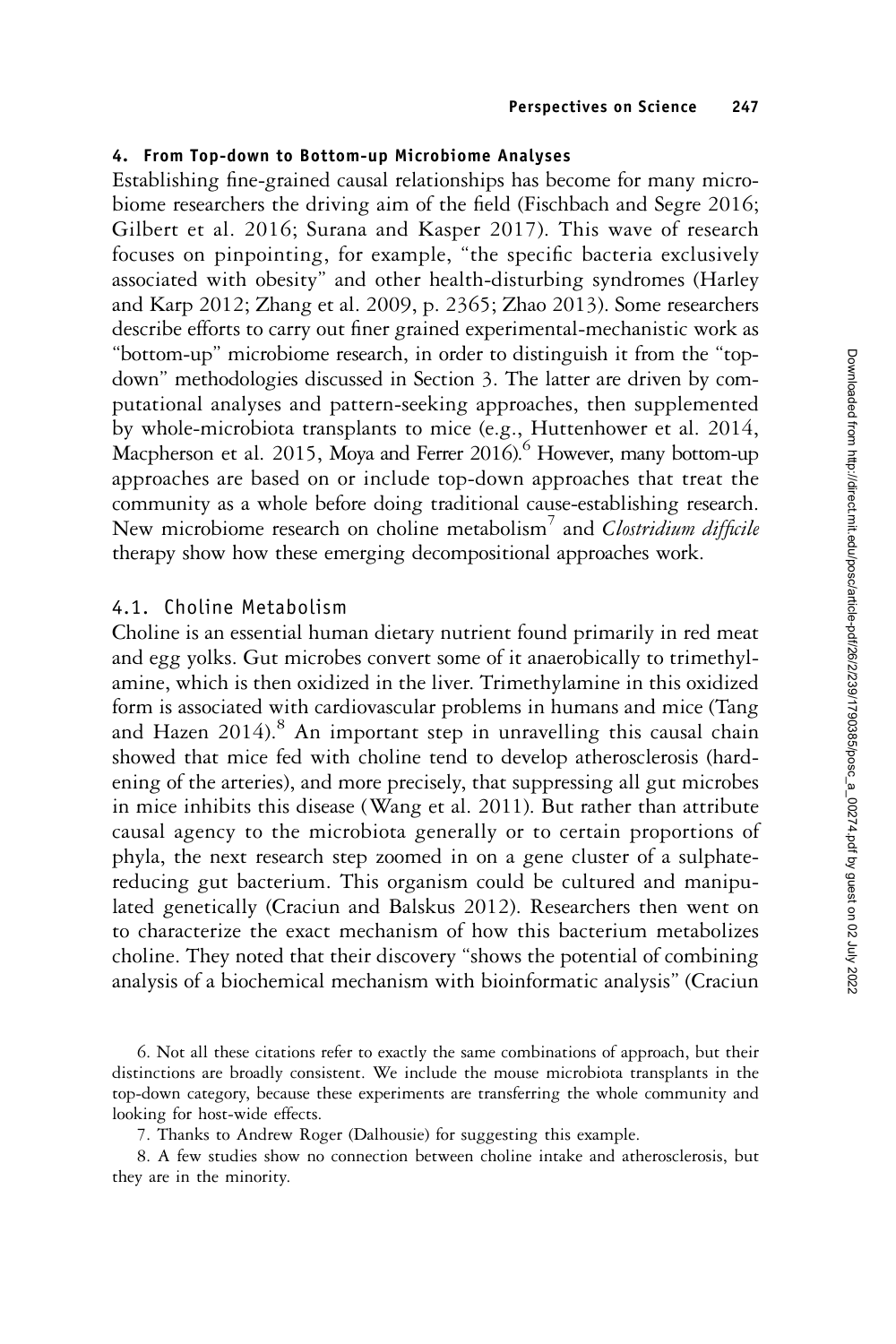and Balskus 2012, p. 21310), so that specific causal agents can be localized in broader microbiome patterns. This combination of top-down and bottom-up methodologies also worked for studies that tracked the conversion of another red meat substance, L-carnitine, to trimethylamine via gut microbes (see Falony et al. 2015 for an overview).

What appears to be happening in the choline research area is a traditional decompositional analysis, in which microbiota systems are broken down to their parts, and methods applied to identify the details and ordering of causal effects (for a list of other examples, see Fischbach and Segre 2016). This classic approach aims to fill in the mechanistic links in a causal chain. Other interactions exist, to be sure, but they are given background status. For example, when the choline metabolism process is tracked by experiment and biochemical inference to identify a pathway in an organism, it does not mean that the production of trimethylamine is necessarily confined to a single organism (see Zhu et al. 2016) but that any additional choline metabolizers need to be studied separately.

Other areas of research, particularly concerned with how the human immune system develops in concert with microbiota composition and function, also show considerable promise for filling in detailed mechanistic steps between microbiota patterns and human disease (Round and Mazmanian 2009; Hooper et al. 2012). Both biochemistry and immunology are experimentally focused sciences, and they appear to be drawing on large-scale bioinformatic analyses primarily in order to stimulate hypotheses and their experimental investigation.<sup>9</sup> But not all microbiota research works in this way; some of it shows consistent effects from community-level intervention. Nevertheless, even in these cases, there is explanatory pressure to "downsize" causality by pinning causal interactions to the organismal level.

# 4.2. Clostridium Difficile Therapy

One of the most dramatic success stories in microbiome research comes from the use of faecal microbiota transplants (FMTs) as treatments for Clostridium difficile infections in human intestines. This organism, which is often carried asymptomatically and only becomes pathogenic after antibiotic treatments (especially post-surgery), can cause long-term illness, pain and eventually death to infected humans. C. difficile forms spores, which enable transmission are also resistance to antibiotic therapies against the organism. More than four decades of studies of various degrees of rigour and duration have shown that microbiota transplants from healthy humans

<sup>9.</sup> This combination of top-down and bottom-up methods is why the proteorhodopsin story was such a powerful motivator for metagenomic research (see Section 2).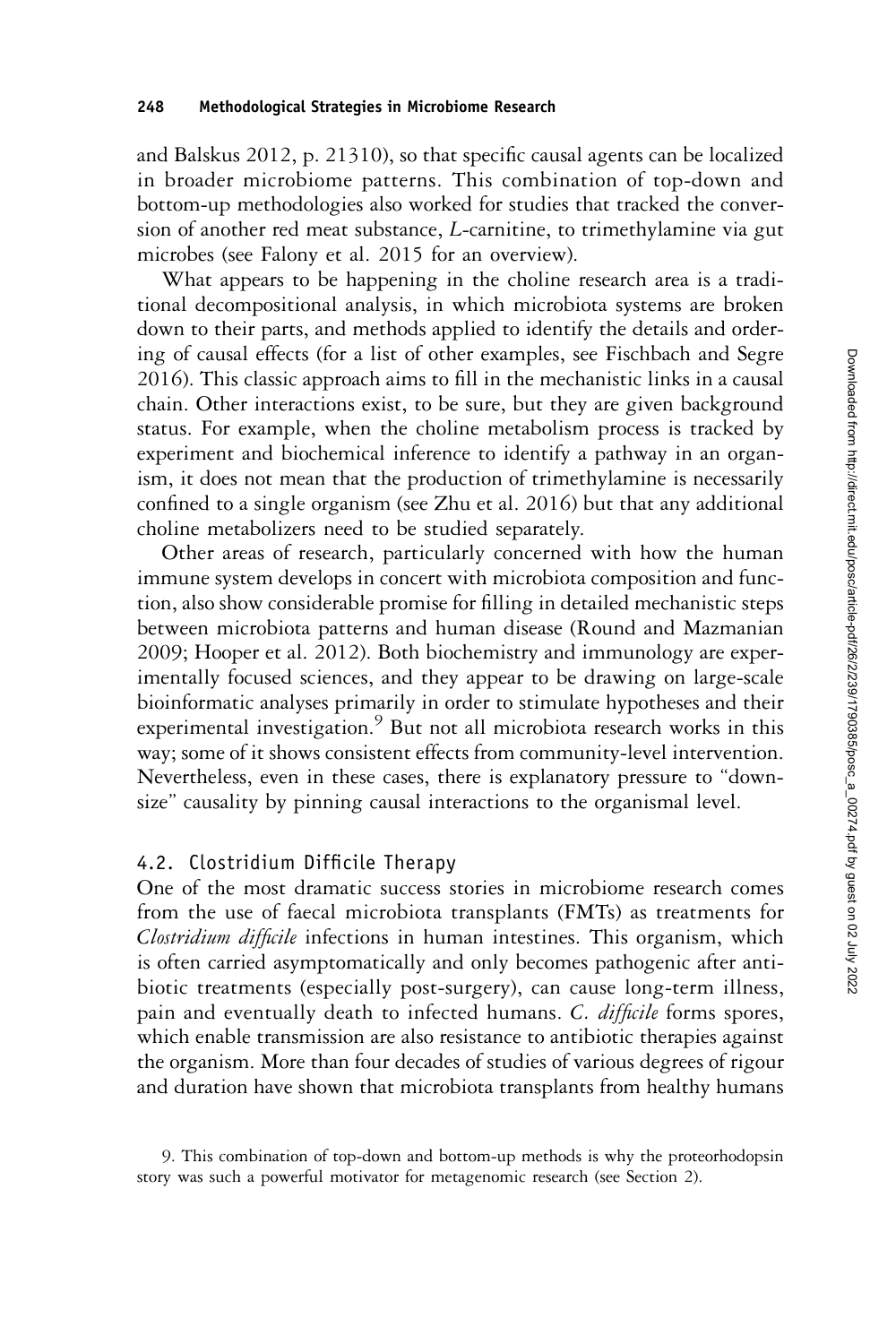can suppress C. difficile activities and effects (Kassam et al. 2013; van Nood et al. 2013). The relative proportion of Firmicutes and Bacteroidetes is reportedly "restored or 'rebalanced" in the receiver's gut by microbiota transplants, and the various symptoms of C. difficile infection disappear or ameliorate as this general state of "dysbiosis"—an unhealthy composition of the community—is remedied (Borody and Khoruts 2012).

However, even though this intervention is done at a community scale (i.e., the entire microbiota, or at least as many as survive passage from one human body to another via faecal transplant), for some scientists this strategy is seen as a stop-gap measure rather than an intervention that suggests causal efficacy at the community level. There has already been some success in decomposing the "anti-dysbiotic" FMT microbiota, experimentally and mathematically by "rational design." This work targets the precise causal agents that ameliorate C. difficile infections (e.g., Buffie et al. 2015; Lawley et al. 2012, Almeida et al. 2016). In a particularly powerful combination of methods—biochemical experiments, bioinformatic analysis, and mathematical modelling—one of these studies identified the secondary bile acid synthesis carried out by certain organisms (other Clostridium species, especially C. scindens) as the specific biochemical mechanism by which C. difficile growth is suppressed (Buffie et al. 2015).

The identification of finer grained causality in bottom-up studies is done not just for the sake of basic scientific explanation, but also to develop therapeutic treatments that exploit these discoveries of causal pathways. Despite the successes of community-level FMT interventions on C. difficile infections, drug development efforts are based on the belief that causality should be attributable to identifiable lineages, and to isolatable pathways in those lineages. These "bottom-up" accounts of causal agency in microbiota research thus attempt to follow quite traditional scientific practices in microbiology, even when initial efforts were able to make loose causal ascriptions at the higher community level.

# 5. Dysbiosis and Homeostasis in Microbiome Explanations

Constructing causal explanations is a key motivating activity for scientists. Descriptions of these causes are part of the standard mechanistic explanatory apparatus that is taken for granted as the basis of good science.<sup>10</sup> Decompositional analyses are usually what enable mechanistic causal attributions (Bechtel and Richardson 1993). Retaining a causal focus on communities might thus seem unlikely to continue as the field develops. However, the

<sup>10.</sup> The same is not true of much medical research, especially "evidence-based medicine," where evidence for mechanisms is often very low down in the evidence hierarchy (Andersen 2012; Howick 2011; La Caze 2011).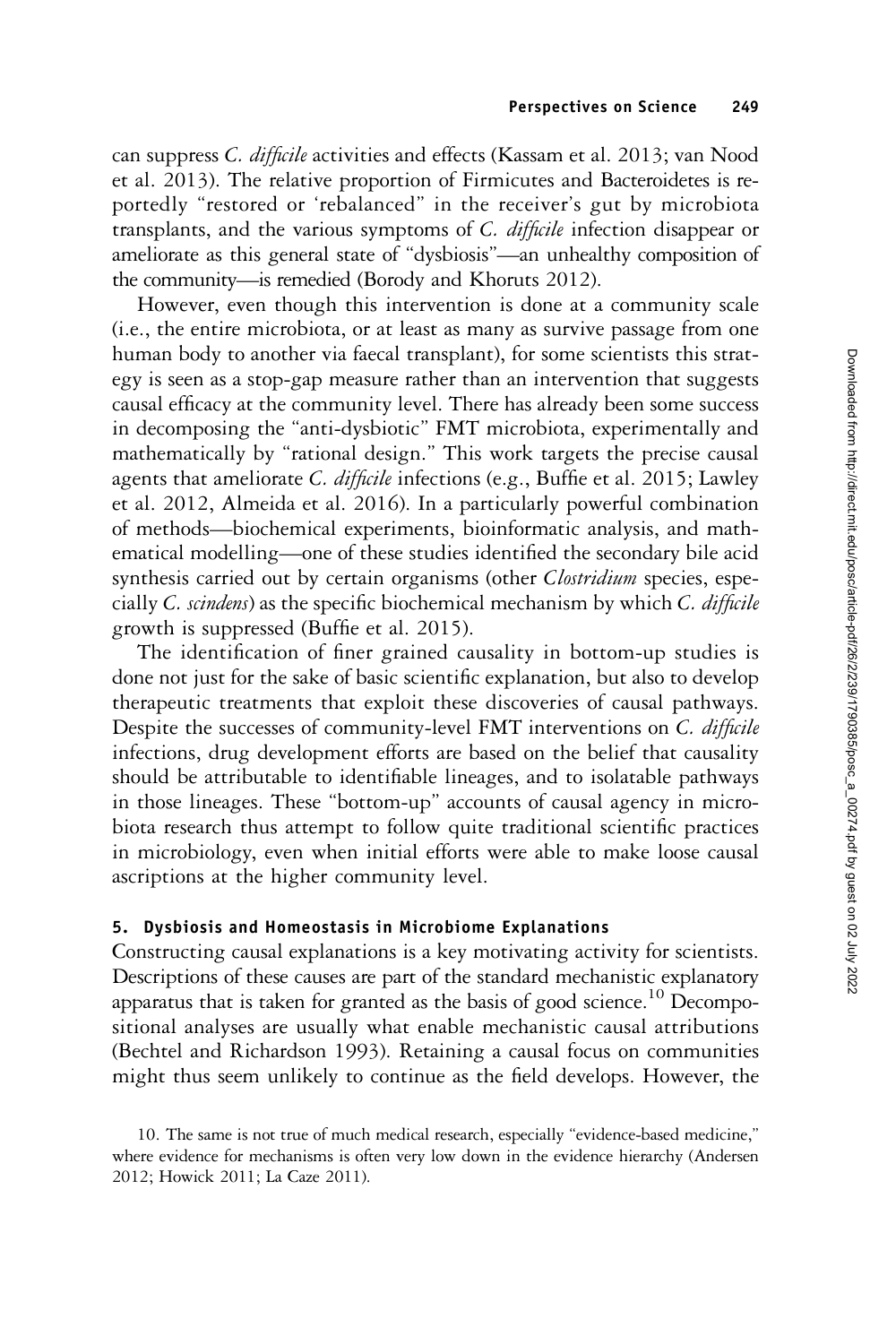microbiome story is not necessarily one of a broad-brush view being rightfully replaced by a more detailed and complete one as the field develops. Microbiome researchers continue to hint at or even argue explicitly for community-level causation that might resist such decomposition.

One of the most obvious ways this occurs is when microbiome researchers attribute "dysbiosis" to the community level, by reasoning that "some diseases might result from dysbiosis rather than the presence of a single disease-causing microbe" (Clemente et al. 2012, p. 1263). Such claims are justified by beliefs that "it is likely that no one single organism will work most effectively, but rather a complex assortment of organisms will provide the maximum benefit" to the host (Petersen and Round 2014, p. 1030). Dysbiosis in microbiome research is defined very loosely, and refers broadly to a "compositional or functional shift within host-associated microbial communities that has the potential to facilitate growth of pathogens and/or [the] onset [of] diseases" (Arnold et al. 2016, p. 889; see Hooks and O'Malley 2017 for a critique).

Changes to phylum ratios or general decreases in diversity commonly serve as markers of dysbiotic alterations (Lewis et al. 2015). These changes are detected post-hoc, when hosts known to be diseased exhibit "change to the composition of resident commensal communities relative to the community found in healthy individuals" (Petersen and Round 2014, p. 1024). However, this ideal or normal state is usually unspecified, or simply described as having more diversity.<sup>11</sup> Moreover, it is usually impossible to discern whether inferred dysbioses occur prior to the disease they are putatively causing or afterward, as a consequence of the disease (Bäckhed et al. 2012). There may also be common causes, such as diet or inflammation, that produce both the altered microbiota composition and the disease.

When dysbiosis is proposed as a system-level explanation of host physiology, it is often implied that there is a "balanced" state to which the whole microbiota normally contributes. This balance is thought to arise from the evolved normalness or optimality of the sum of interactions between human bodies and their microbial commensals (e.g., Belkaid and Hand 2014; Fuentes et al. 2014, Reid et al. 2011). It is common in microbiota research to refer to this supposedly balanced state as one of "homeostasis," although sometimes the terms "eubiosis" and "normobiosis" are used (e.g., LePage et al. 2013; Schulberg and De Cruz 2016). Just as for claims about dysbiosis, homeostasis is asserted very casually and loosely, as something "normal" and physiologically desirable (e.g., Reid et al. 2011). Quantified theoretical claims, such as might accompany traditional cybernetic views about homeostasis, are not attempted.

<sup>11.</sup> See, however, Gevers et al. (2014), for an example of a more precise "dysbiosis index" correlated with a particular disease state.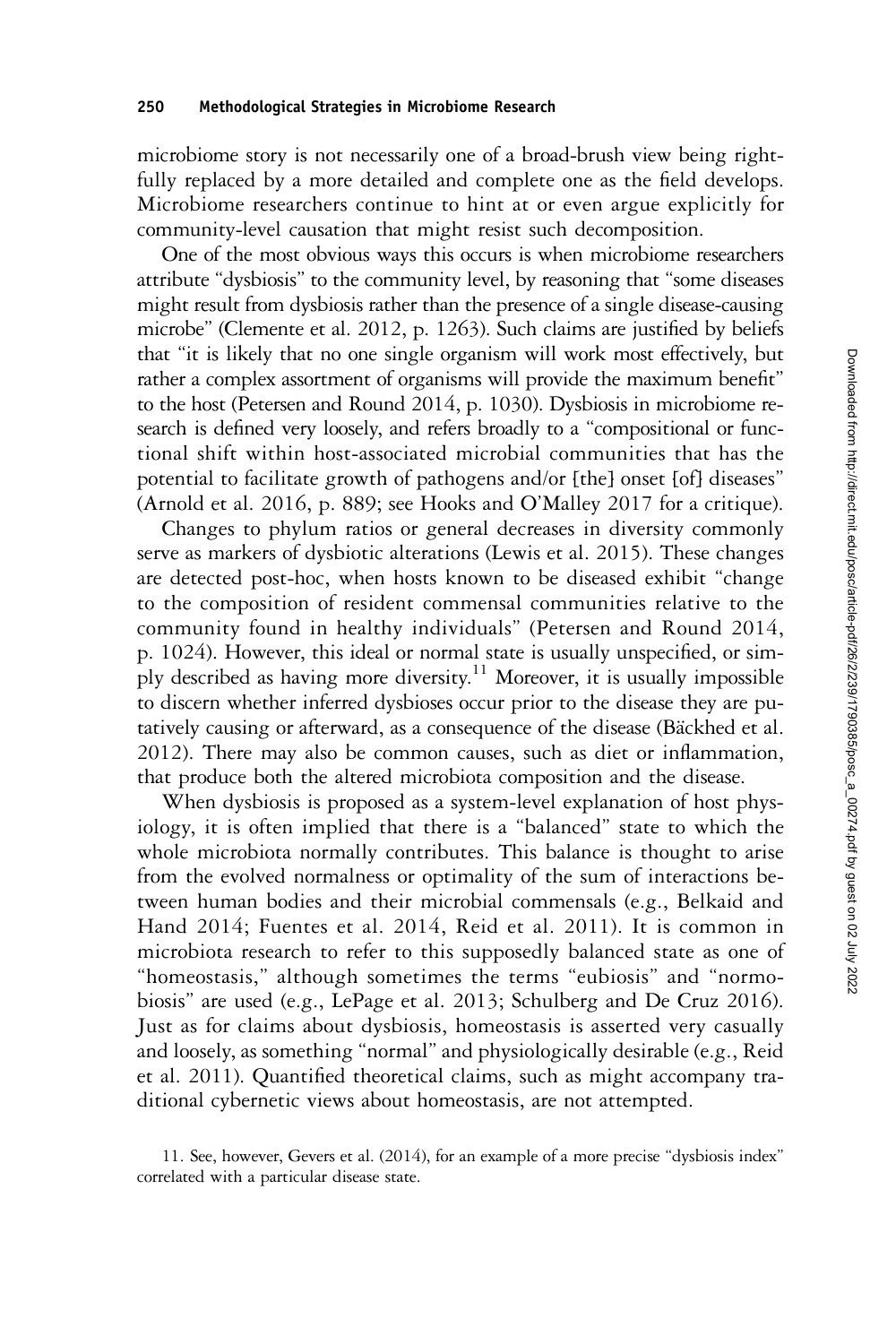What do bottom-up methodological developments in microbiome research mean for dysbiosis and homeostasis and their implicit and explicit claims about community-level causation? And more generally, why might changes in community-scale composition, especially different proportions of phyla, even be thought of as plausible causal agents in the first place? One answer comes from general perspectives on systems and explanations at the system level. It is well known that system states can produce effects, and that such relationships may not be revealed by simple experimentation that searches for and establishes single mechanisms and linear causal chains (see Green et al. 2017).

A more substantive reason for continuing to focus on the community as a causal locus is the extraordinary functional redundancy in communities such as those of the human gut. Knock out one species or strain, and another will commonly supply the same products. Robust function supplied by networks of genes and metabolic pathways may be the relevant explanatory locus rather than the more transient individual taxonomic units that bear and share such genes (Doolittle and Booth 2016; Louca et al. 2016; Taxis et al. 2015). These networks will often not be localized in single populations of organisms. Functional accounts of how communities robustly bring about health or disease are now seen as a way forward for community-based explanations of host state (Knights et al. 2013; Levy et al. 2017; Moya and Ferrer 2016). Nevertheless, to understand these functional contributions, decompositional analysis of the community still has to be done to show how members work together to create functions that are distributed across different lineages of organisms. Even when clusters of organisms from different lineages are known to be causal players, knowledge of the individual genes and pathways that make up that cluster is required by the current methodological configuration and explanatory expectations of the field.

For example, network models based on high-throughput data (which microbiome research has in abundance) are an important means of making system-level explanations (Borenstein 2012; Faust and Raes 2012; Greenblum et al. 2013; Layeghifard et al. 2017). However, revealing the organizational structures of microbiome networks continues to be done on the basis of associations (e.g., Greenblum et al. 2012), and many network explanations still require the identification of localized mechanisms (e.g., Noecker et al. 2016). A different strategy is to analyse community-scale correlations with host states more rigorously in order to evaluate whether causal claims can be justified (Cho and Blaser 2012; Gilbert et al. 2016). Larger samples and more detailed analysis of the conditions that affect microbiota composition will also help reframe and refine community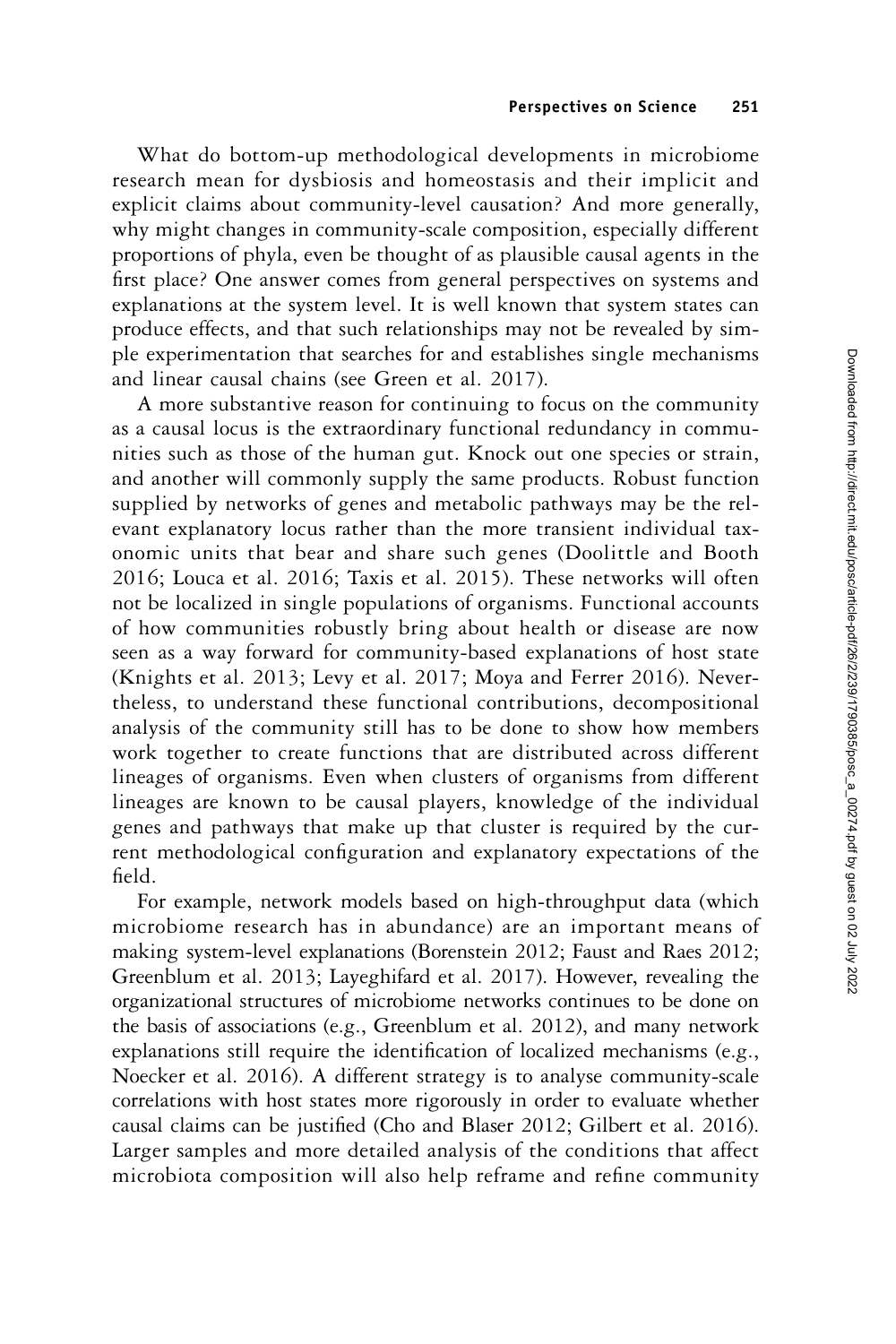association approaches (Falony et al. 2016), and thus potentially enable system-level explanations of microbiome effects.

Many microbiome researchers also expect that community-scale ecological models will eventually enable predictions and explanations of microbiota states and their effects (Costello et al. 2012; Coyte et al. 2015; Marino et al. 2014). In plant and animal ecology, models of community stability have been important for explanations of ecosystem dynamics that range from collapse to flourishing (see Justus 2008; McCann 2000). Likewise, in microbiome research, the stability or instability of wholecommunity composition is thought to be an explanatory candidate for some disease states in hosts (e.g., Jeffery et al. 2016). Community genetics, usually applied to plant communities (Whitham et al. 2006), $^{12}$  may also provide explanatory resources for microbiome explanations at the community scale by showing how genetic variation in populations contributes to community structure and ecosystem behaviour (Skillings 2016).

An illustration of a rudimentary ecological explanation of microbiota and host builds on the success of FMTs in "curing" C. difficile pathologies. The influx of donor microbes is hypothesized to affect the niche structure of the gut due to the transplanted microorganisms taking over niches that C. difficile had usurped. This takeover also explains the diversity depletion of the pre-transfer microbiota, which is strongly associated with C. difficile infection (Khoruts et al. 2010; Lawley and Walker 2012). Explanations like this, while still sketches, could be fleshed out and provide genuinely communitylevel ecological explanations. This fleshing-out, however, would require the initial decomposition of the community to understand the functional roles, niches, and interactions that led to the success of the transplant.

Although we think it likely that the future of microbiome explanation will be ecological (and would thus emphasize the "biome" interpretation of microbiomes—see Section 1), a great deal of methodological development and detailed research is required before community-level hypotheses about stability, robustness and "dysbiosis" are established on a stronger evidential and inferential knowledge base. For the time being, such hypotheses provide at best indications of scenarios that need further attention and might eventually be filled in mechanistically. A key issue here is whether communities treated as methodological targets will map onto the explanatory targets of microbiome research.

## 6. Implications of Microbiome Research Methods for Explanation

Earlier, we described how microbiology's pure-culture approaches had to isolate organisms from their complex communities in order to home in on

12. This form of community genetics is not the medical or public health version.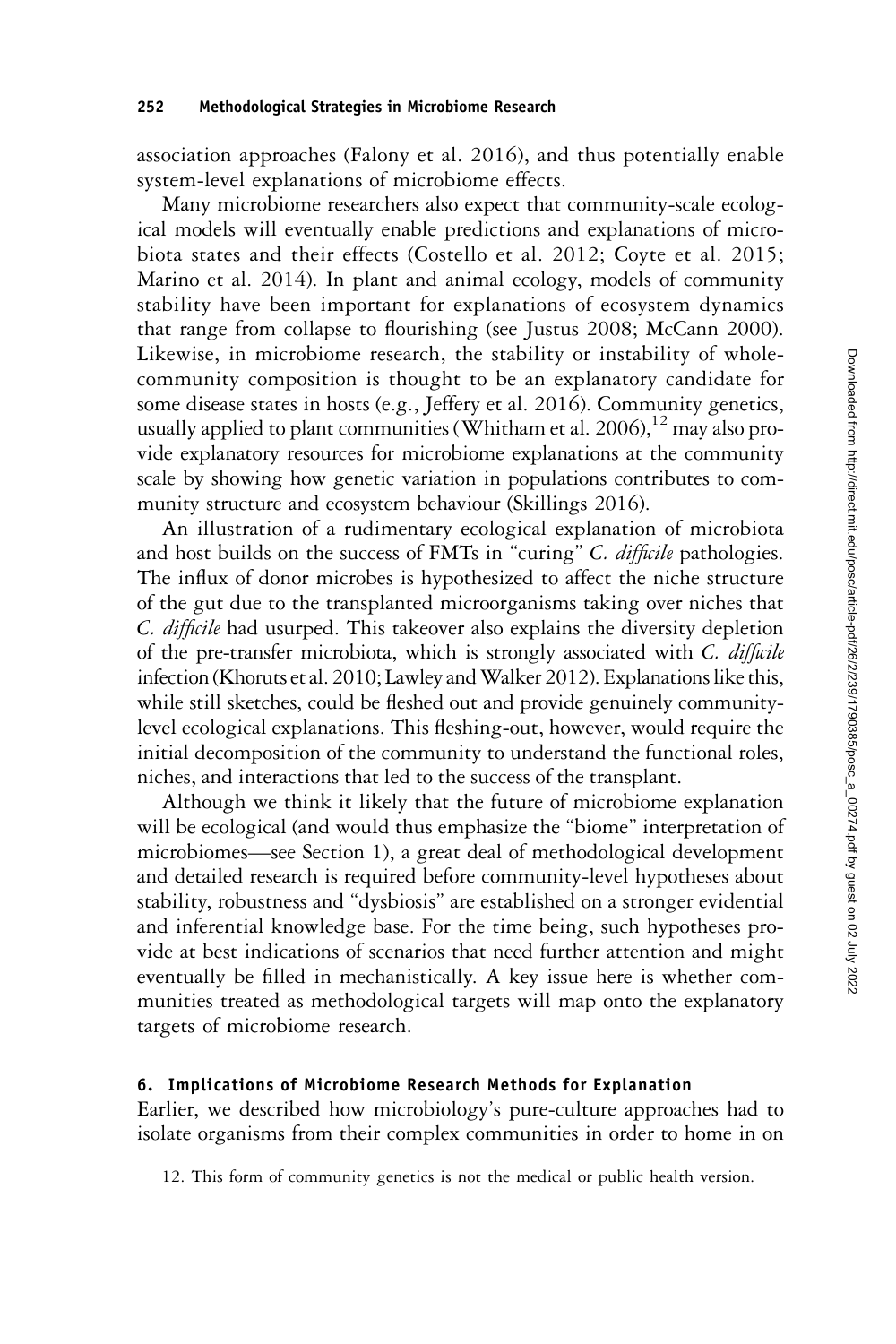Table 1. Top-down and bottom-up interpretations. Although it looks as if the entries in each column should work together, we suggest that microbiome research may currently be restricted to explanations on the bottom-up side, even when top-down methodologies are employed. Current methodological and explanatory achievements are shaded.

|                             | Top-down                       | Bottom-up                            |
|-----------------------------|--------------------------------|--------------------------------------|
| Methodological target       | Community patterns             | Individual organisms<br>and pathways |
| <b>Explanatory level</b>    | System states as<br>mechanisms | Single components<br>and mechanisms  |
| <b>Explanatory strategy</b> | Non-decompositional            | Decompositional                      |

central relationships of cause and effect. Now, microbiome research is in search of explanations generated on the basis of findings from communitylevel methods. It is not clear that current methodologies are necessarily going to achieve explanations at the community scale (Table 1). Current restrictions on transforming community-level findings to explanations at the same scale do not mean top-down attributions are irrelevant or redundant: at the very least, top-down associations and experiments play a central role in identifying broad and potentially causal relationships. But it is more traditional methods of decomposing those entities and isolating very specific effects that seem to be picking up the epistemic baton for the microbiome research community.

Early microbiome research, driven by bioinformatic analyses and top-down experimentation, necessarily worked with and drew attention to communityscale patterns (Huss 2014; Manor et al. 2014). But now, as more traditional methods of experimentation are brought to bear on microbiota, the causal focus often becomes a smaller system: an organism or population of organisms that possesses particular biochemical pathways. For better or worse, scientific confidence about causal claims tends to be built on experimental manipulation of small-scale systems and their components (Craver 2006).<sup>13</sup>

Claims about dysbiosis might at first glance be thought to function as explanatory place-holders for more substantive accounts of how community proportions or diversity generally affect host health. Particularly when causality is localized to specific microbe-host interactions, as in

<sup>13.</sup> In biomedical research, where microbiome analysis has achieved considerable infiltration, confidence comes from randomized controlled trials. Such trials are not anticipated to play a large role in microbiome research's immediate future, except for simple treatment regimens involving probiotics and microbiota transplants.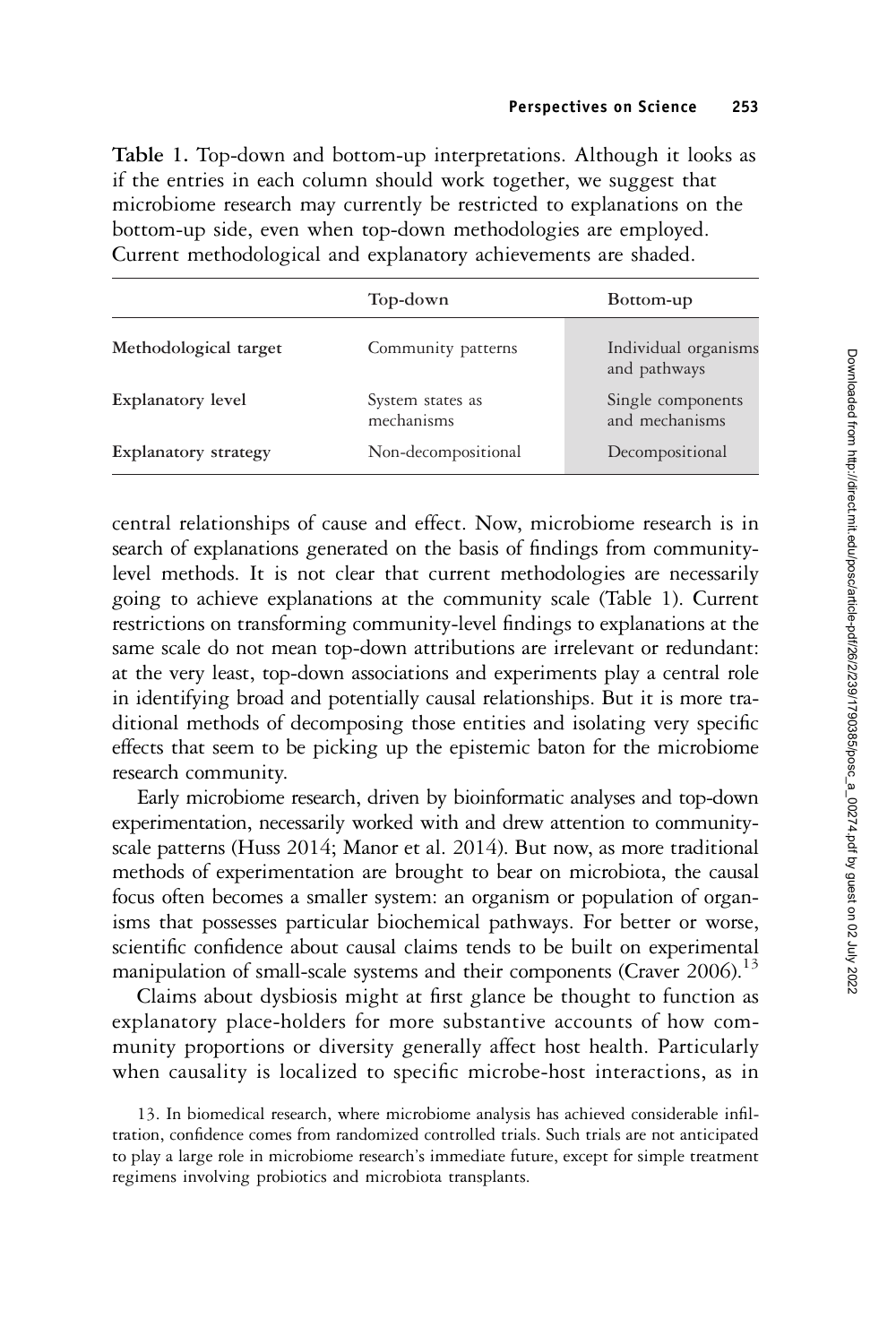the choline and C. difficile cases, suggestions of dysbiosis as the loss of homeostasis or natural balance appear to be too loose and global to do much genuine explanatory work. Relationships between microorganisms and their human hosts might in some cases at least be explained by specific interactions between individual organisms and pathways, rather than broad assertions about dysbiosis and homeostasis. This does not mean that claims about community-level states such as dysbiosis are made false, but that the pressure is mounting for them to be evaluated more rigorously and filled in mechanistically (e.g., Hooks and O'Malley 2017; Olesen and Alm 2016).

However, although mechanism-oriented research can indeed provide causal explanations of particular phenomena, it is clear there are many instances when causal complexity overwhelms straightforward mechanistic accounts (Andersen 2012; Green et al. 2017). Even though microbial communities may eventually be decomposed causally, explanatory payoff is still expected at the larger scale, on the grounds that network or largescale ecosystem properties may achieve host effects. However, achieving community-level explanations of host health and disease continues to be dependent on knowledge about small-scale causal agents. Assigning causality in such situations and pursuing broad system-level mechanisms (e.g., putative dysbiosis states) still await the development and application of appropriate methodologies and explanatory strategies in microbiome research. So far, the maturation of microbiome research highlights how explanations are not necessarily generated at the same scale as the methodological starting point.

## 7. Implications for Conceptualizing Microbiota

One important consequence of understanding the relationship between methodological and explanatory strategies in microbiome research has to do with the field's implications for biological and evolutionary individuality (this is a topic commentators from outside the field have found particularly interesting, although many of them have paid limited attention to microbiome research practices). If microbial communities bring about host effects primarily as a whole, then these systems might be understood as closely integrated, functionally intertwined, mutually dependent groups of organisms. Often, claims that microbial communities form cohesive causal entities flow into assumptions of evolutionary unity; such assumptions are now seriously criticized (e.g., Douglas and Werren 2016).<sup>14</sup> However,

<sup>14.</sup> We will not linger over these debates here, but do suggest they need viewing from an explanatory angle.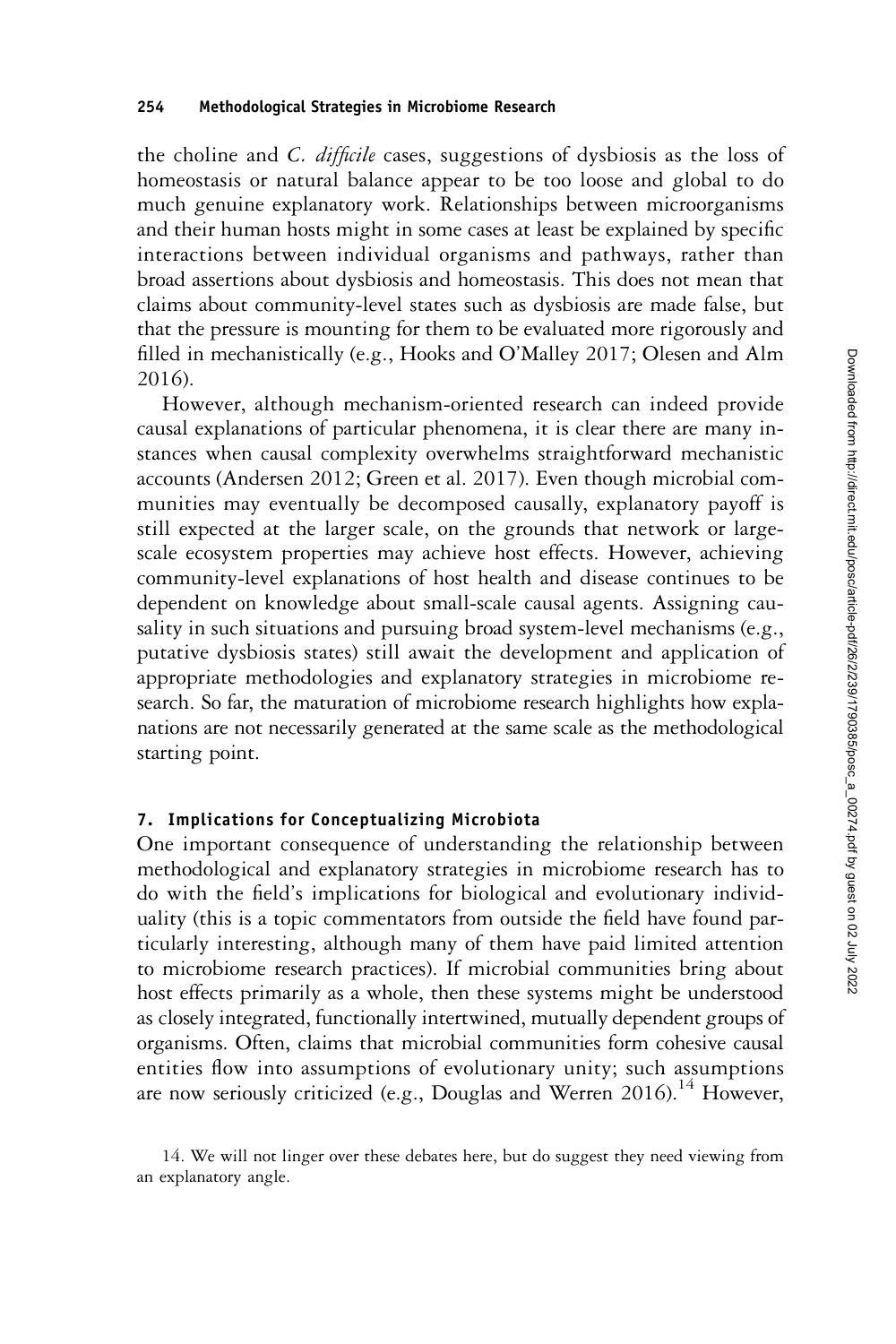even when it is only physiological unity being considered, the degree of cohesiveness between members in any community still needs to be worked out with regard to specific causal interactions. Many important negative and positive causal interactions will almost inevitably localize to populations within those communities, and vary according to how those groups interact differentially with other populations in the host environment (e.g., Estrela et al. 2016).

The strength of any interactions between populations is also dependent on environmental variables such as diet, dispersal ability, geography, and host physiology (Falony et al. 2016). These factors are unlikely to operate on different populations in exactly the same way, nor on the relations between them. There will be different degrees of cohesiveness between components (populations) of the microbiota. Thus, for many explanatory purposes, such as the investigation of specific health or illness states, the focus will not be the community as a whole. Each case will require careful analysis of specific causal interactions, and assessments of whether microbiota activities are widespread or localized, negative or positive. There may be some historical parallels here with plant community research of the early part of the twentieth century. Notions of a highly organized community (a physiological unit) were eventually eclipsed by views that such entities are more helpfully understood as structured assemblies of individual organisms with specific causal inputs (Odenbaugh 2007). By understanding these individual activities, insight into community dynamics is gained.

One factor that may have contributed to assumptions about the physiological unity of microbiota is that early human microbiome analyses took for granted the mutual benefits of human-microbiota relationships (e.g., Bäckhed et al. 2005; Hooper and Gordon 2001). Evolutionary accounts have been given of these assumed mutual benefits. For example,

The shared evolutionary fate of humans and their symbiotic bacteria has selected for mutualistic interactions that are essential for human health, and ecological or genetic changes that uncouple this shared fate can result in disease. (Dethlefsen et al. 2007, p. 811).

The underlying rationale is that because humans without microbes do not exist, evolution must surely have worked out ways for humans to get along positively, and even optimally, with their passengers. There should, therefore, be causally tight and ultimately beneficial relationships that unify host and microbiota. This line of thinking informs views of dysbiosis: perturb the evolved mutualistic relationship, and there will be bad consequences for the whole system of host and microbiota (e.g., Schwabe and Jobin 2013; Wu and Lewis 2013).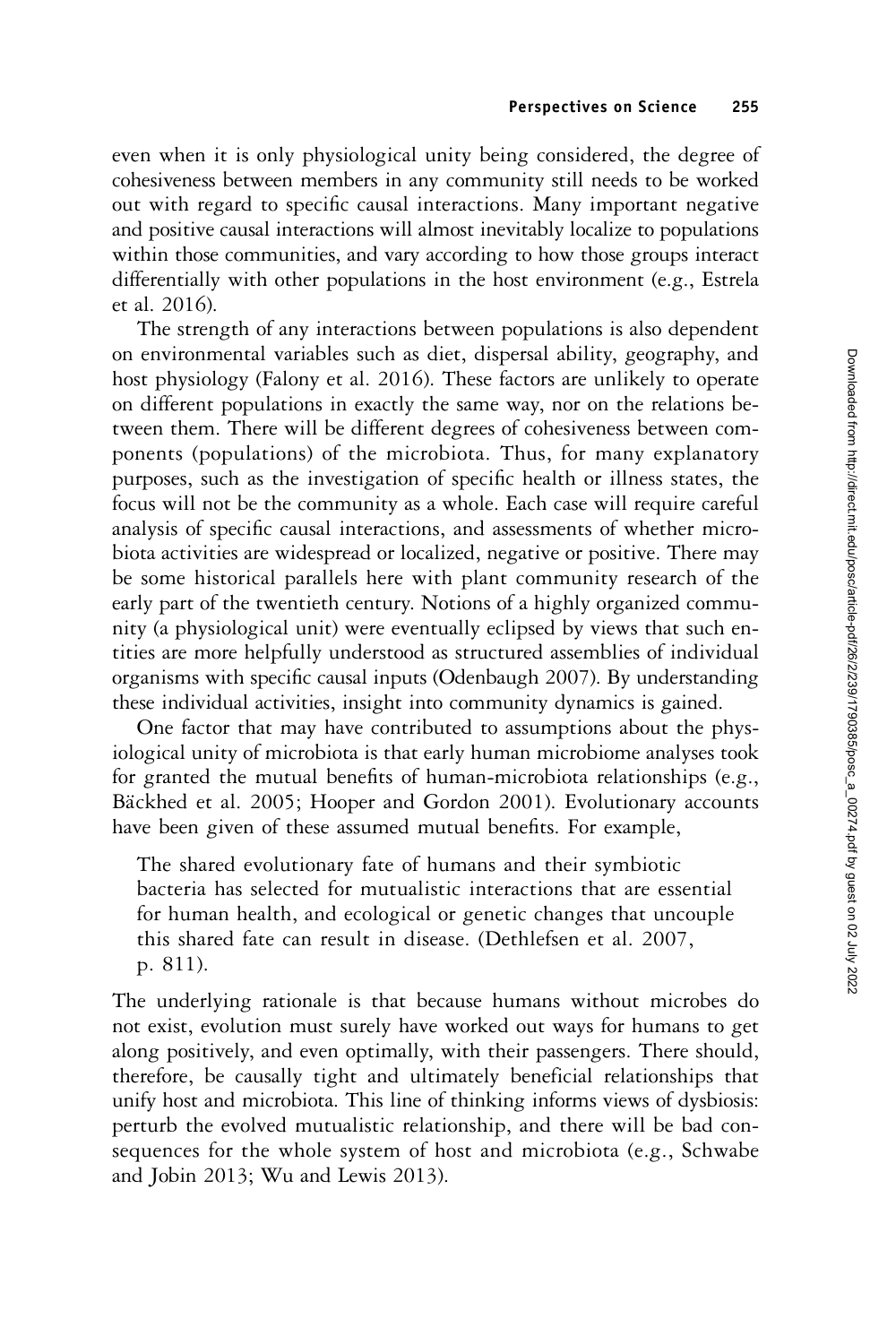But as microbiota relationships are analysed more closely both theoretically and experimentally, it is clear that ongoing relationships between host and microbiota are very likely to be antagonistic, competitive and exploitative rather than cooperative (Coyte et al. 2015). The balance-sheet of cooperative and competitive relationships will vary over time and circumstance. Calibrating these relationships requires knowledge about individual lineages, their functions, and how they interact (e.g., Rakoff-Nahoum et al. 2016). This ecological focus then informs evolutionary accounts of the community. Even long-term evolutionary associations between microbes and human hosts (plus other mammals) are limited to a few microbial lineages (Grouissin et al. 2017), thus limiting what can be said about the microbiota as a whole causal unit with selected effects on the host.

## 8. In Summary

Focusing on the interaction between methodology and explanation in microbiome research may thus deflate expectations about groups of diverse organisms (such as hosts and their microbial communities) as unified biological or evolutionary entities. Identifying the actual locus of explanation is central to understanding not just what microbiota are but what they do. As we have argued, there are many ways in which explanation may be pitched at the system level. Genuinely ecological approaches to explanation can make sense of phenomena produced by communities through a range of interactions, many of which have yet to be understood at the relevant causal level. But for now, disentangling explanatory expectations from methodological achievements can help to understand what the field of microbiome research has accomplished and where it might potentially develop.

## References

- Almeida, Rowena, Teklu Gerbaba, and Elaine O. Petrof. 2016. "Recurrent Clostridium difficile Infection and the Microbiome." Journal of Gastroenterology  $51: 1-10$ .
- Amman, Rudolf I., Wolfgang Ludwig, and Karl-Heinz Schleifer. 1995. "Phylogenetic Identification and In Situ Detection of Individual Microbial Cells Without Cultivation." Microbiology Reviews 59: 143-169.
- Andersen, Holly. 2012. "Mechanisms: What Are They Evidence for in Evidence-Based Medicine?" Journal of Evaluation in Clinical Practice 18: 992–999.
- Arnold, Jason W., Jeffrey Roach, and M. Andrea Azcarate-Peril. 2016. "Emerging Technologies for Gut Microbiome Research." Trends in Microbiology 24: 887-901.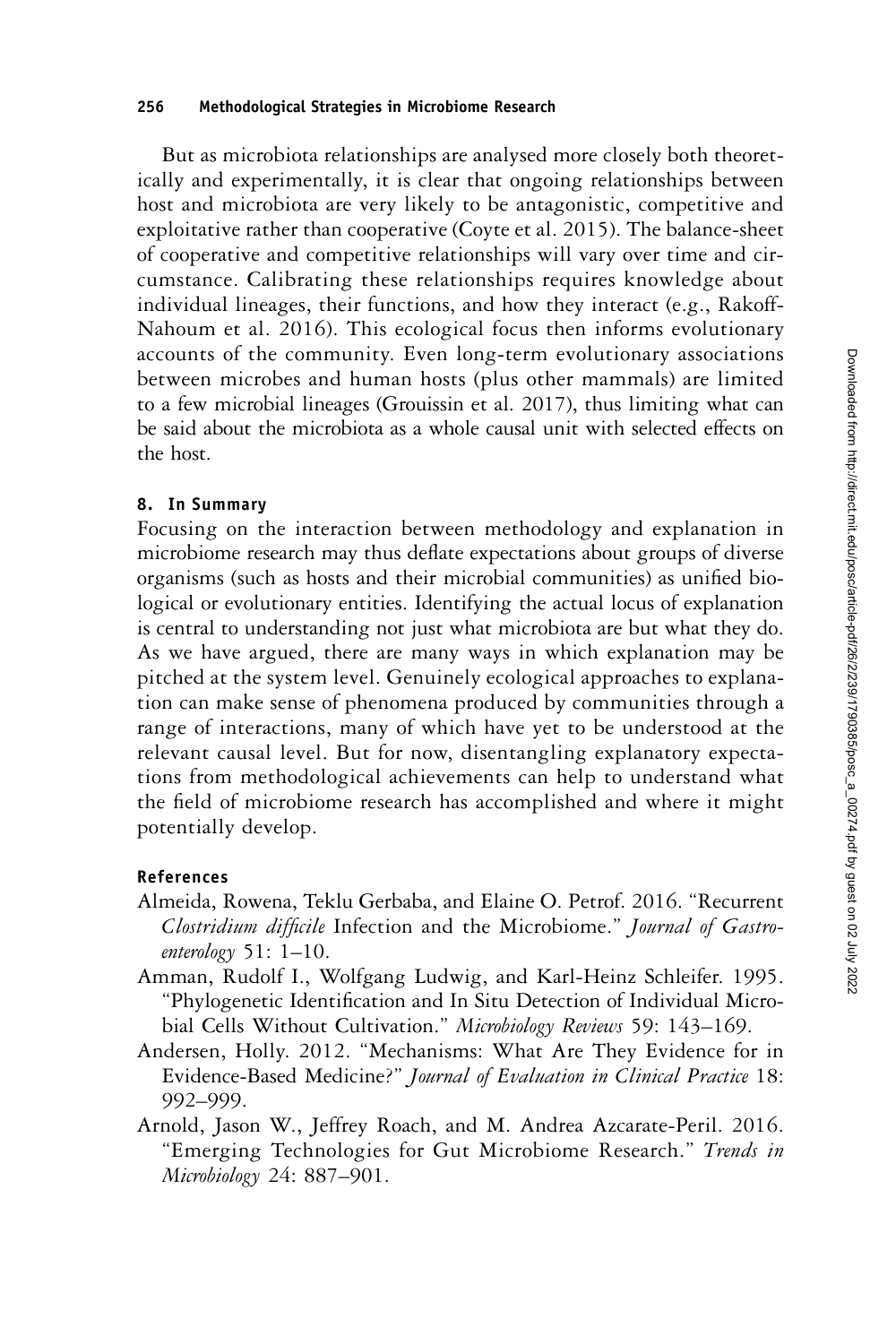- Bäckhed, Frederik, Ruth E. Ley, Justin L. Sonnenburg, Daniel A. Peterson, and Jeffrey I. Gordon. 2005. "Host-Bacterial Mutualism in the Human Intestine." Science 307: 1915–1920.
- Bäckhed, Frederik, Claire M. Fraser, Yehuda Ringle, Mary Ellen Sanders, R. Balfour Sartor, et al. 2012. "Defining a Healthy Human Gut Microbiome: Current Concepts, Future Directions, and Clinical Applications." Cell Host & Microbe 12: 611–622.
- Beaumont, Michelle, Julia K. Goodrich, Matthew A. Jackson, Idil Yet, Emily R. Davenport, et al. 2016. "Heritable Components of the Human Fecal Microbiome are Associated with Visceral Fat." Genome Biology 17: 189.
- Bechtel, William, and Robert C. Richardson. 1993. Discovering Complexity: Decomposition and Localization as Strategies in Scientific Research. Princeton NJ: Princeton University Press.
- Béjà, Oded, L. Aravind, Eugene V. Koonin, Marcelino T. Suzuki, Andrew Hadd, et al. 2000. "Bacterial Rhodopsin: Evidence for a New Type of Phototrophy in the Sea." Science 289: 1902-1905.
- Belkaid, Yasmin, and Timothy W. Hand. 2014. "Role of the Microbiota in Immunity and Inflammation." Cell 157: 121-141.
- Bercik, Premysl, Emmanuel Denou, Josh Collins, Wendy Jackson, Jun Lu, et al. 2011. "The Intestinal Microbiota Affect Central Levels of Brain-Derived Neurotropic Factor and Behavior in Mice." Gastroenterology 141: 599–609.e3.
- Borenstein, Elhanan. 2012. "Computational Systems Biology and In Silico Modeling of the Human Microbiome." Briefings in Bioinformatics 13: 769–780.
- Borody, Thomas J., and Alexander Khoruts. 2012. "Fecal Microbiota Transplantation and Emerging Applications." Nature Reviews Gastroenterology 9: 88–96.
- Brown, Christopher T., Laura A. Hug, Brian C. Thomas, Itai Sharon, Cindy J. Castelle, et al. 2015. "Unusual Biology Across a Group Comprising More Than 15% of Domain Bacteria." Nature 523: 208–211.
- Buffie, Charlie G., Vanni Bucci, Richard R. Stein, Peter T. McKenney, Lilian Ling, et al. 2015. "Precision Microbiome Reconstitution Restores Bile Acid Mediated Resistance to Clostridium difficile." Nature 205: 205–208.
- Cho, Ilseung, and Martin J. Blaser. 2012. "The Human Microbiome: At the Interface of Health and Disease." Nature Reviews Genetics 13: 260–270.
- Chung, Hachung, Sünje J. Pamp, Jonathan A. Hill, Neeraj K. Surana, Sanna M. Edelman, et al. 2012. "Gut Immune Maturation Depends on Colonization with a Host-Specific Microbiota." Cell 149: 1578–1593.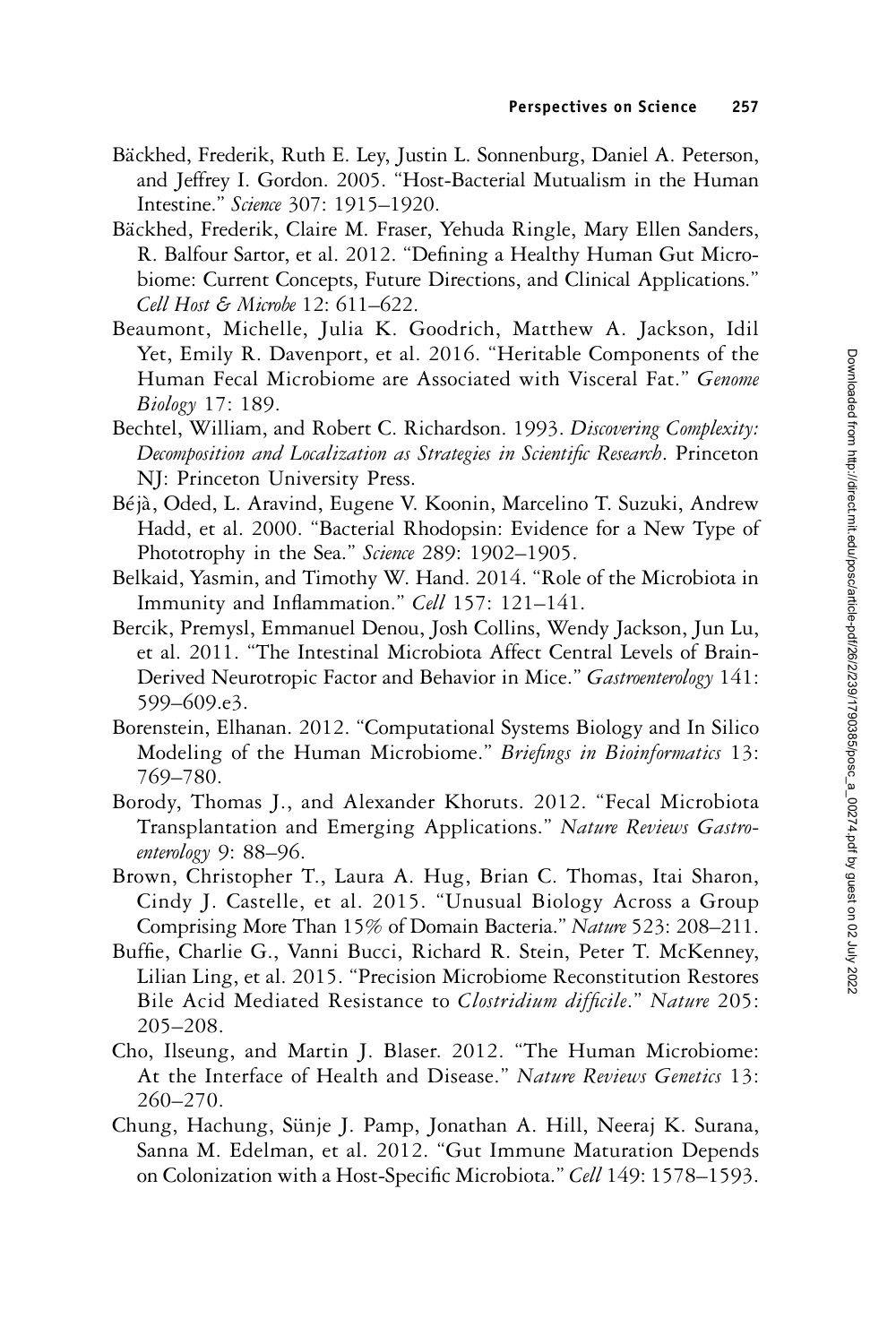- Clemente, Jose C., Luke K. Ursell, Laura Wegener Parfrey, and Rob Knight. 2012. "The Impact of the Gut Microbiota on Human Health: An Integrative View." Cell 148: 1258–1270.
- Costello, Elizabeth K., Keaton Stagaman, Les Dethlefsen, Brendan J. M. Bohannan, and David A. Relman. 2012. "The Application of Ecological Theory toward an Understanding of the Human Microbiome." Science 336: 1255–1262.
- Coyte, Katherine Z., Jonas Schluter, and Kevin R. Foster. 2015. "The Ecology of the Microbiome: Networks, Competition, and Stability." Science 350: 663–666.
- Craciun, Smaranda, and Emily P. Balskus. 2012. "Microbial Conversion of Choline to Trimethylamine Requires a Glycyl Radical Enzyme." Proceedings of the National Academy of Sciences U.S.A. 109: 21307–21312.
- Craver, Carl F. 2006. "When Mechanistic Models Explain." Synthese 153: 355–376.
- Dethlefsen, Les, Margaret McFall-Ngai, and David A. Relman. 2007. "An Ecological and Evolutionary Perspective on Human–Microbe Mutualism and Disease." Nature 449: 811–818.
- Doolittle, W. Ford, and Austin Booth. 2016. "It's the Song, Not the Singer: An Exploration of Holobiosis and Evolutionary Theory." Biology and Philosophy 32: 5-24.
- Douglas, Angela E., and John H. Werren. 2016. "Holes in the Hologenome: Why Host-Microbe Symbioses Are Not Holobionts." mBio 7 (2): e02099–15.
- Duvallet, Claire, Sean M. Gibbons, Thomas Gurry, Rafael A. Irizarry, and Eric Alm. 2017. "Meta-Analysis of Gut Microbiome Studies Identifies Disease-Specific and Shared Responses." Nature Communications 8: 1784.
- Eckburg, Paul B., Elisabeth M. Bik, Charles N. Bernstein, Elizabeth Purdom, Les Dethlefsen, et al. 2005. "Diversity of the Human Intestinal Microbial Flora." Science 308: 1635-1638.
- Estrela, Sylvie, Benjamin Kerr, and J. Jeffrey Morris. 2016. "Transitions in Individuality Through Symbiosis." Current Opinion in Microbiology 31: 191–198.
- Falony, Gwen, Sara Vieira-Silva, and Jeroen Raes. 2015. "Microbiology Meets Big Data: The Case of Gut Microbiota-Derived Trimethylamine." Annual Review of Microbiology 6: 305–321.
- Falony, Gwen, Marie Joossens, Sara Viera-Silva, Jun Wang, Youssef Darzi, et al. 2016. "Population-Level Analysis of Gut Microbiome Variation." Science 352: 560–564.
- Faust, Karoline, and Jeroen Raes. 2012. "Microbial Interactions: From Networks to Models." Nature Reviews Microbiology 10: 538-550.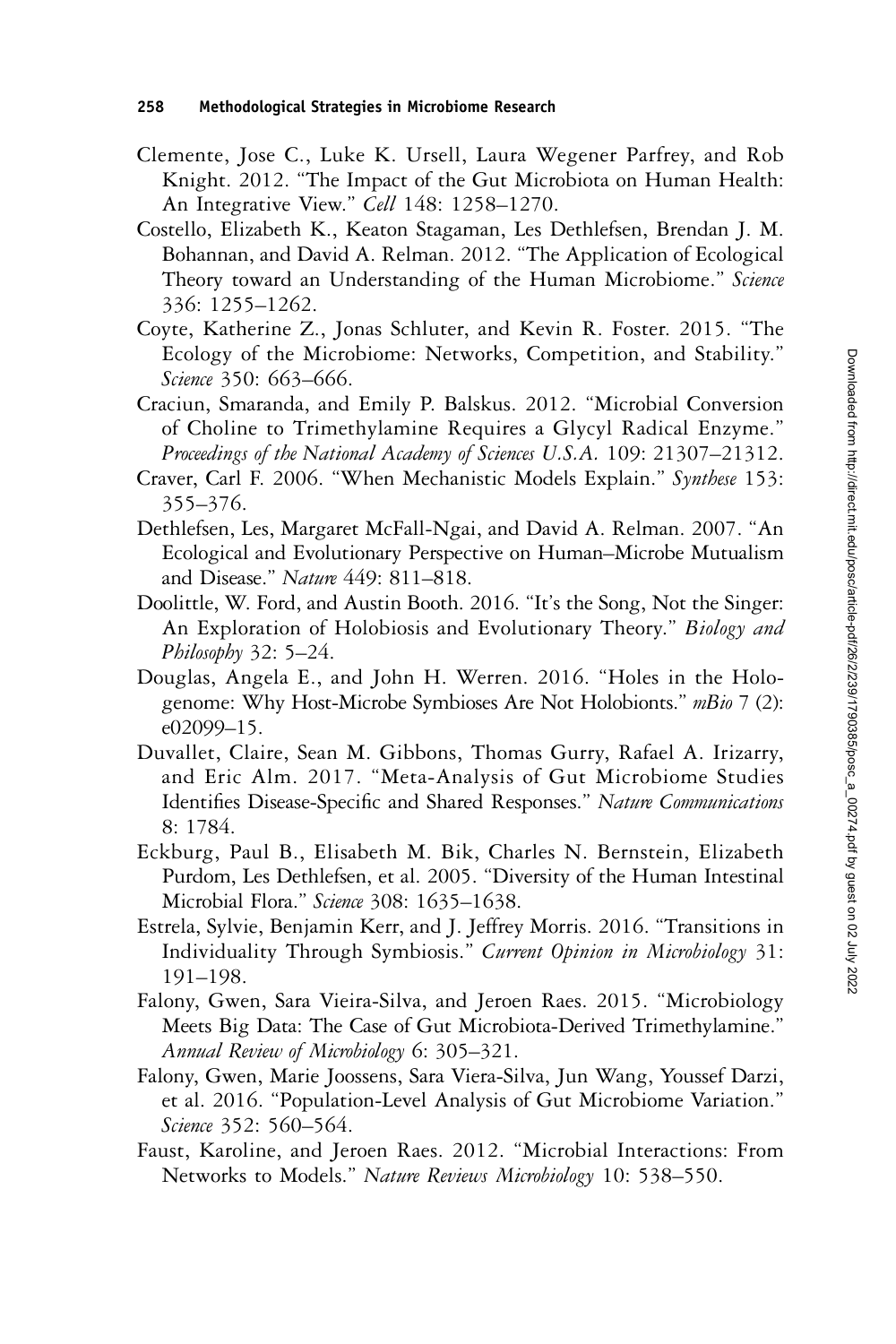- Finucane, Mariel M., Thomas J. Sharpton, Timothy J. Laurent, and Katherine S. Pollard. 2014. "A Taxonomic Signature of Obesity in the Microbiome? Getting to the Guts of the Matter." PLOS One 9 (1): e84689.
- Fischbach, Michael A., and Julia A. Segre. 2016. "Signaling in Host-Associated Microbial Communities." Cell 164: 1288–1300.
- Fleissner, Christine K., Huebel, Nora, Mohamed M. A. El-Bary, Gunnar Loh, Susanne Klaus, and Michael Blaut. 2010. "Absence of Intestinal Microbiota Does Not Protect Mice From Diet-Induced Obesity." British Journal of Nutrition 104: 919–929.
- Fuentes, Susana, Els van Nood, Sebastian Tims, Ineke H.-D. Jong, Cajo J. F. ter Braak, et al. 2014. "Reset of a Critically Disturbed Microbial Ecosystem: Faecal Transplant in Recurrent Clostridium difficile Infection." ISME Journal 8: 1621–1633.
- Gevers, Dirk, Subra Kugathasan, Lee A. Denson, Yoshiki Vázquez-Baeza, Will Van Treuren, Boyu Ren, et al. 2014. "The Treatment-Naïve Microbiome in New-Onset Crohn's Disease." Cell Host & Microbe 15: 382–392.
- Gilbert, Jack A., Robert A. Quinn, Justine Debelius, Zhenjiang Z. Xu, James Morton, et al. 2016. "Microbiome-Wide Association Studies Link Dynamic Microbial Consortia to Disease." Nature 535: 94–103.
- Goodrich, Julia K., Sara C. Di Rienzi, Angela C. Poole, Omry Koren, William A. Walters, et al. 2014. "Conducting a Microbome Study." Cell 158: 250–262.
- Gradmann, Christoph. 2000. "Isolation, Contamination, And Pure Culture: Monomorphism and Polymorphism of Pathogenic Micro-Organisms as Research Problem 1860–1880." Perspectives on Science 9: 147–172.
- Green, Sara, Maria Şerban, Raphael Scholl, Nicholaos Jones, Ingo Brigandt, and William Bechtel. 2017. "Network Analyses in Systems Biology: New Strategies for Dealing with Biological Complexity." Synthese doi:10.1007/ s11229-016-1307-6.
- Greenblum, Sharon, Hsuan-Chao Chiu, Roie Levy, Rogan Carr, and Elhanan Borenstein. 2013. "Towards a Predictive Systems-Level Model of the Human Microbiome: Progress, Challenges, and Opportunities." Current Opinion in Biotechnology 24: 810–820.
- Greenblum, Sharon, Peter J. Turnbaugh, and Elhanan Borenstein. 2012. "Metagenomic Systems Biology of the Human Gut Reveals Topological Shifts Associated with Obesity and Inflammatory Bowel Disease." Proceedings of the National Academy of Sciences USA 109: 594-599.
- Grouissin, Mathieu, Florent Mazel, Jon G. Sanders, Chris S. Smillie, Sébastian Lavergne, et al. 2017. "Unraveling the Processes Shaping Mammalian Gut Microbiomes over Evolutionary Time." Nature Communications 8: 14319.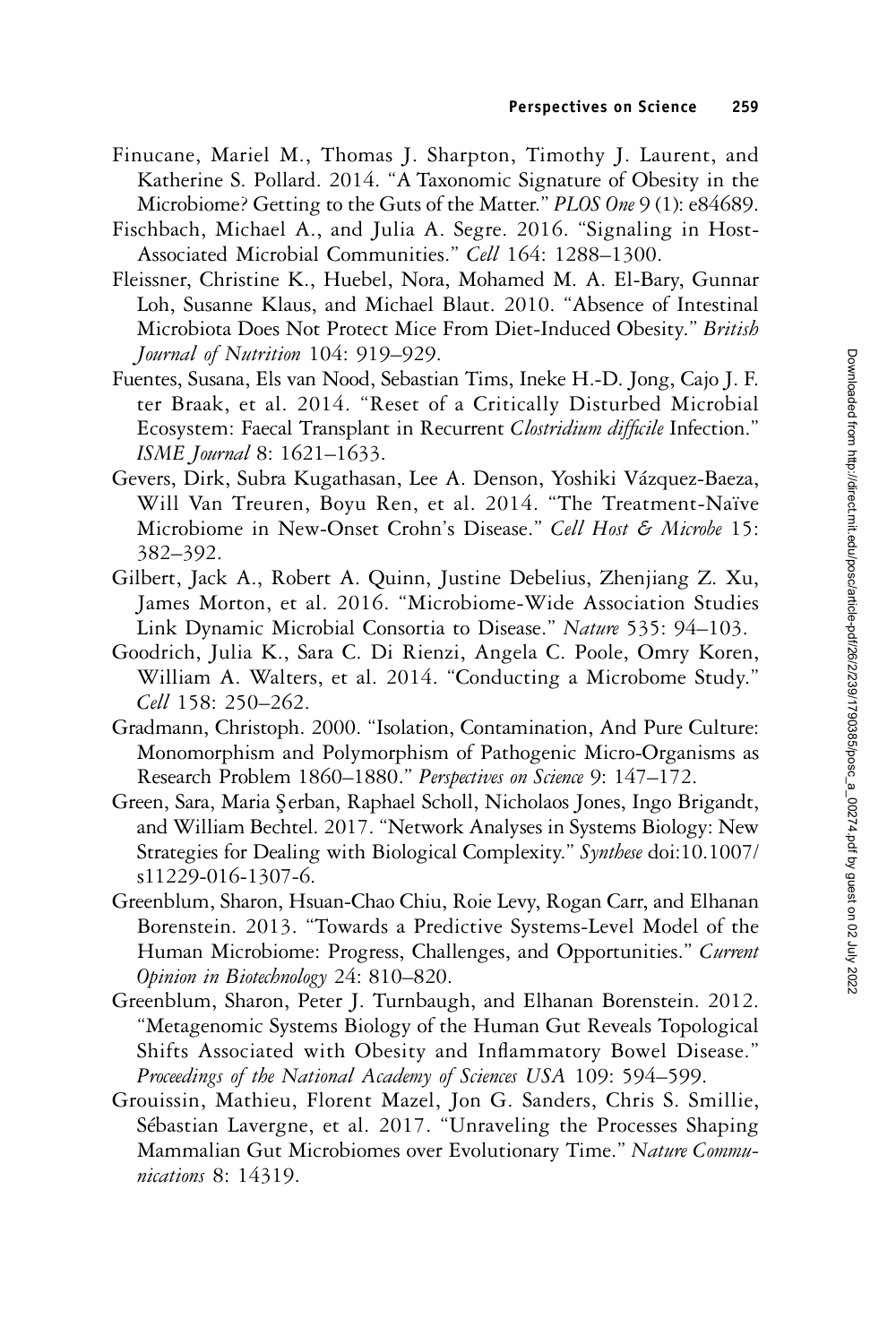- Handelsman, Jo, Michelle R. Rondon, Sean F. Brady, Jon Clardy, and Robert M. Goodman. 1998. "Molecular Biological Access to the Chemistry of Unknown Soil Microbes: A New Frontier for Natural Products." Chemistry & Biology 5: R245-R249.
- Handelsman, Jo. 2004. "Metagenomics: Application of Genomics to Uncultured Microorganisms." Microbiology and Molecular Biology Reviews 68: 669–685.
- Harley, Isaac T.W., and Christopher L. Karp. 2012. "Obesity and the Gut Microbiome." Molecular Metabolism 1: 21–31.
- Hooks, Katarzyna B., and Maureen A. O'Malley. 2017. "Dysbiosis and its Discontents." mBio 8: e01492–17.
- Hooper, Lora V., and Jeffrey I. Gordon. 2001. "Commensal Host-Bacterial Relationships in the Gut." Science 292: 1115-1118.
- Hooper, Lora V., Dan R. Littman, and Andrew J. Macpherson. 2012. "Interactions Between the Microbiota and the Immune System." Science 336: 1268–1273.
- Howick, Jeremy. 2011. "Exposing the Vanities—and a Qualified Defense of Mechanistic Reasoning in Health Care Decision Making." Philosophy of Science 78: 926–940.
- Hsiao, Elaine Y., Sara W. McBride, Sophia Hsien, Gil Sharon, Embriette R. Hyde, et al. 2013. "Microbiota Modulate Behavioral and Physiological Abnormalities Associated with Neurodevelopmental Disorders." Cell 155: 1451–1463.
- Huss, John. 2014. "Methodology and Ontology in Microbiome Research." Biological Theory 9: 392–400.
- Huttenhower, Curtis, Rob Knight, C. Titus Brown, J. Gregory Caporaso, Jose C. Clemente, et al. 2014. "Advancing the Microbiome Research Community." Cell 159: 227–230.
- Jeffery, Ian B., Denise B. Lynch, and Paul W. O'Toole. 2016. "Composition and Temporal Stability of the Gut Microbiota in Older Persons." ISME Journal 10: 170–182.
- Johnson, Elizabeth L., Stacey L. Heaver, William A. Walters, Ruth E. Ley. 2017. "Microbiome and Metabolic Disease: Revisiting the Bacterial Phylum Bacteroidetes." Journal of Molecular Medicine 95: 1–8.
- Justus, James. 2008. "Complexity, Diversity, and Stability." Pp. 321–350 in A Companion to the Philosophy of Biology. Edited by Sahotra Sahotra and Anya Plutynski. Oxford: Blackwell.
- Kassam, Zain, Christine H. Lee, Yuhong Yuan, and Richard H. Hunt. 2013. "Fecal Microbiota Transplantation for Clostridium difficile: Systematic Review and Meta-Analysis." American Journal of Gastroenterology 108: 500-508.
- Khoruts, Alexander, Johan Dicksved, Janet K. Jansson, and Michael J. Sadowsky. 2010. "Changes in the Composition of the Human Fecal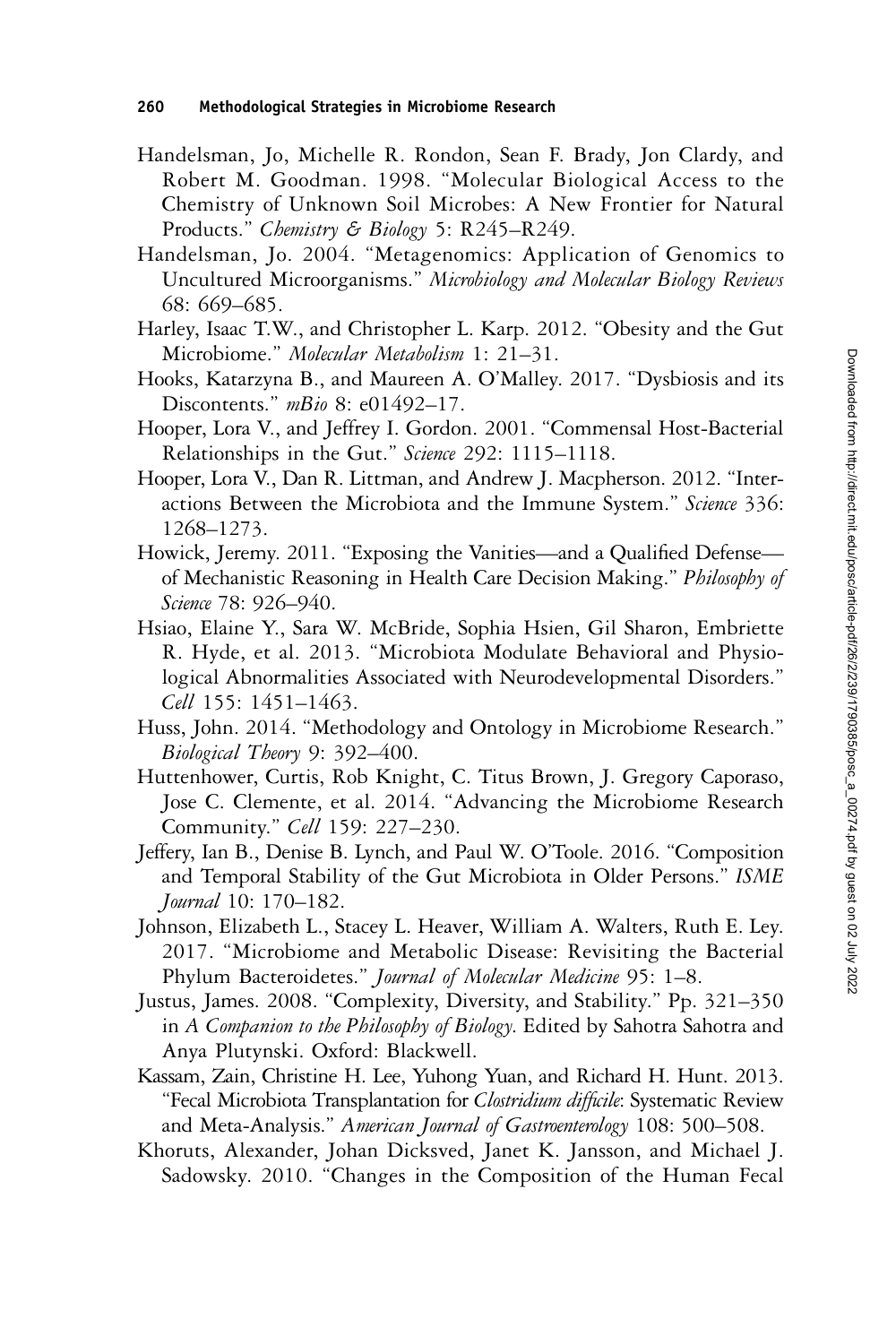Microbiome after Bacteriotherapy for Recurrent Clostridium difficile-Associated Diarrhea." Journal of Clinical Gastroenterology 44: 354–360.

- Knights, Dan, Kara G. Lassen, and Ramnik J. Xavier. 2013. "Advances in Inflammatory Bowel Disease Pathogenesis: Linking Host Genetics and the Microbiome." Gut 62: 1505–1510.
- La Caze, Adam. 2011. "The Role of Basic Science in Evidence-Based Medicine." Biology and Philosophy 26: 81-98.
- Lawley, Trevor D., Simon Clare, Alan W. Walker, Mark D. Stares, Thomas R. Connor, et al. 2012. "Targeted Restoration of the Intestinal Microbiota with a Simple, Defined Bacteriotherapy Resolves Relapsing Clostridium difficile Disease in Mice." PLOS Pathogens 8 (10): e1002995.
- Lawley, Trevor D., and Alan W. Walker. 2012. "Intestinal Colonization Resistance." Immunology 138: 1–11.
- Layeghifard, Mehdi, David M. Hwang, and David S. Guttman. 2017. "Disentangling Interactions in the Microbiome: A Network Perspective." Trends in Microbiology 25: 217–228.
- Lepage, Patricia, Marion C. Leclerc, Marie Joossens, Stanislas Mondot, Hervé M. Blottière, et al. 2013. "A Metagenomic Insight into Our Gut's Microbiome." Gut 62: 146-158.
- Levy, Maayan, Aleksandra A. Kolodziejczyk, Christoph A. Thaiss, and Eran Elinav. 2017. "Dysbiosis and the Immune System." Nature Reviews Immunolology 17: 219–232.
- Lewis, James D., Eric Z. Chen, Robert N. Baldassano, Anthony R. Otley, Anne M. Griffiths, et al. 2015. "Inflammation, Antibiotics, and Diet as Environmental Stressors of the Gut Microbiome in Pediatric Crohn's Disease." Cell Host & Microbe 18: 489-500.
- Ley, Ruth E., Peter J. Turnbaugh, Samuel Klein, and Jeffrey I. Gordon. 2006. "Human Gut Microbes Associated with Obesity." Nature 444: 1022–1023.
- Louca, Stilianos, Laura W. Parfrey, and Michael Doebeli. 2016. "Decoupling Function and Taxonomy in the Global Ocean Microbiome." Science 353: 1272–1277.
- Macpherson, Andrew J., Yasmin Köller, and Kathy D. McCoy. 2015. "The Bilateral Responsiveness Between Intestinal Microbes and IgA." Trends in Immunology 36: 460–470.
- Manor, Ohad, Roie Levy, and Elhanan Borenstein. 2014. "Mapping the Inner Workings of the Microbiome: Genome- and Metagenomics-Based Study of Metabolism and Metabolic Interactions in the Human Microbiome." Cell Metabolism 20: 742–752.
- Marchesi, Julian R. 2011. "Human Distal Gut Microbiome." Environmental Microbiology 13: 3088–3102.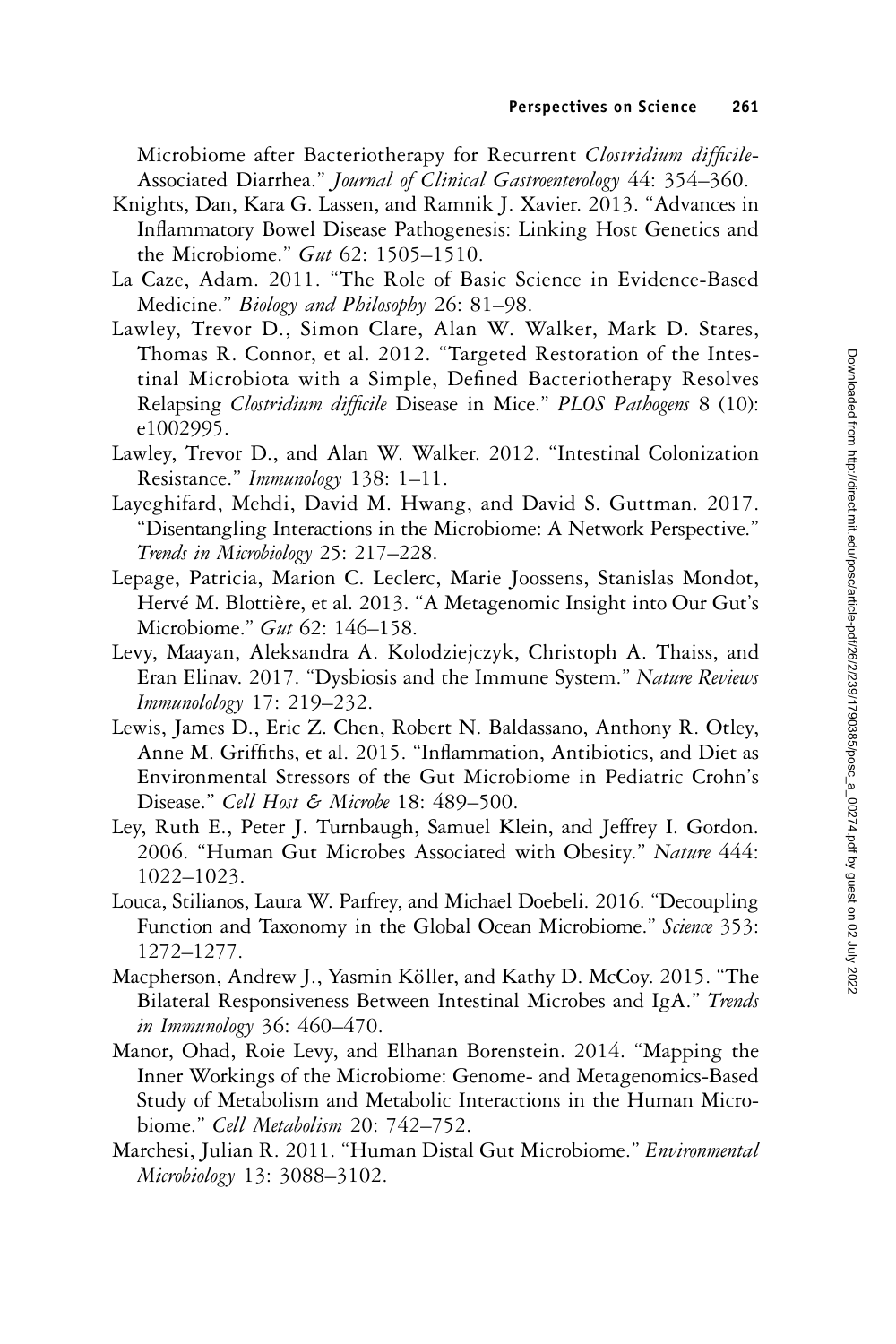- Marino, Simeone, Nielson T. Baxter, Gary B. Huffnagle, Joseph F. Petrosino, and Patrick D. Schloss. 2014. "Mathematical Modelling of Primary Succession of Murine Intestinal Microbiota." Proceedings of the National Academy of Sciences U.S.A. 111: 439–444.
- McCann, Kevin S. 2000. "The Diversity-Stability Debate." Nature 405: 228–233.
- Mendelsohn, J. Andrew. 2002. "'Like All That Lives': Biology, Medicine and Bacteria in the Age of Pasteur and Koch." History and Philosophy of the Life Sciences 24: 3–36.
- Momozawa, Yukihide, Valérie Deffontaine, Edouard Louis, and Juan F. Medrano. 2011. "Characterization of Bacteria in Biopsies of Colon and Stools by High Throughput Sequencing of the V2 Region of Bacterial 16S rRNA Gene in Human." PLOS One 6 (2): e16952.
- Moya, Andrés, and Manuel Ferrer. 2016. "Functional Redundancy-Induced Stability of Gut Microbiota Subjected to Disturbance." Trends in Microbiology 24: 402–413.
- Mullins, Thomas D., Theresa B. Britschgi, Robin L. Krest, and Stephen J. Giovannoni. 1995. "Genetic Comparisons Reveal the Same Unknown Bacterial Lineages in Atlantic and Pacific Bacterioplankton Communities." Limnology and Oceanography 40: 148–158.
- Noecker, Cecelia, Alexander Eng, Sujatha Srinivasan, Casey M. Thereiot, Vincent B. Young, et al. 2016. "Metabolic Model-Based Integration of Microbiome Taxonomic and Metabolomic Profiles Elucidates Mechanistic Links between Ecological and Metabolic Variation." mSystems 1 (1): e00013–15.
- Odenbaugh, Jay. 2007. "Seeing the Forest and the Trees: Realism about Communities and Ecosystems." Philosophy of Science 74: 628-641.
- Olesen, Scott W., and Eric J. Alm. 2016. "Dysbiosis Is Not an Answer." Nature Microbiology 1: 1–2.
- Olsen, Gary J., David J. Lane, Stephen J. Giovannoni, and Norman R. Pace. 1986. "Microbial Ecology and Evolution: A Ribosomal RNA Approach." Annual Review of Microbiology 40: 337–365.
- O'Malley, Maureen A., Ingo Brigandt, Alan C. Love, John W. Crawford, Jack A. Gilbert, et al. 2014. "Multilevel Research Strategies and Biological Systems." Philosophy of Science 81: 811-828.
- O'Malley, Maureen A. 2008. "Exploratory Experimentation and Scientific Practice: Metagenomics and the Proteorhodopsin Case." History and Philosophy of the Life Sciences 29: 337-358.
- O'Malley, Maureen A. 2014. Philosophy of Microbiology. Cambridge UK: Cambridge University Press.
- Parte, Aidan C. 2013. "LPSN—A List of Prokaryotic Names with Standing in Nomenclature." Nucleic Acids Research 42: D613–D616.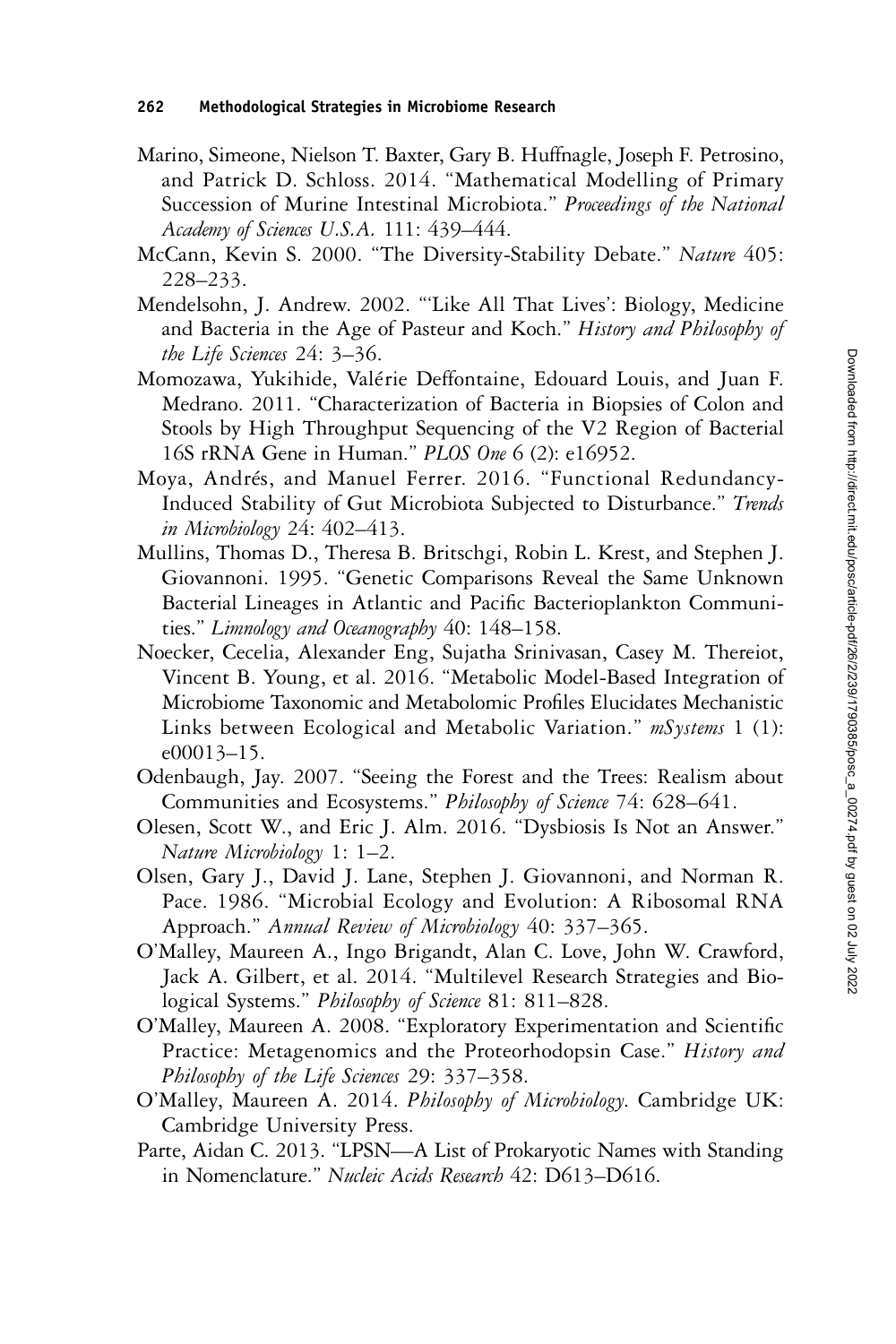- Petersen, Charisse, and June L. Round. 2014. "Defining Dysbiosis and Its Influence on Host Immunity and Disease." Cellular Microbiology 16: 1024–1033.
- Prescott, Susan L. 2017. "History of Medicine: Origin of the Term Microbiome and Why It Matters." Human Microbiome Journal 4: 24–25.
- Rakoff-Nahoum, Seth, Kevin R. Foster, and Laurie E. Comstock. 2016. "The Evolution of Cooperation Within the Gut Microbiota." Nature 533: 255–259.
- Reid, Gregor, Jessica A. Younes, Henny C. Van der Mei, Gregory B. Gloor, Rob Knight, and Henk J. Busscher. 2011. "Microbiota Restoration: Natural and Supplemented Recovery of Human Microbial Communities." Nature Reviews Microbiology 9: 27–38.
- Relman, David A., and Stanley Falkow. 2001. "The Meaning and Impact of the Human Genome Sequence for Microbiology." Trends in Microbiology 9: 206–208.
- Ridaura, Vanessa K., Jeremiah J. Faith, Federico E. Rey, Jiye Cheng, Alexis E. Duncan, et al. 2013. "Gut Microbiota from Twins Discordant for Obesity Modulate Metabolism in Mice." Science 341: 1241214.
- Ross, Lauren N., and James F. Woodward. 2016. "Koch's Postulates: An Interventionist Perspective." Studies in History and Philosophy of Biological and Biomedical Sciences 59: 35–46.
- Round, June L., and Sarkis K. Mazmanian. 2009. "The Gut Microbiota Shapes Intestinal Immune Responses During Health and Disease." Nature Reviews Immunology 9: 313–323.
- Schulberg, J., and P. De Cruz. 2016. "Characterisation and Therapeutic Manipulation of the Gut Microbiome in Inflammatory Bowel Disease." Internal Medicine Journal 46: 266–273.
- Schwabe, Robert F., and Christian Jobin. 2013. "The Microbiome and Cancer." Nature Reviews Cancer 13: 800–812.
- Schwiertz, Andreas, David Taras, Klaus Schäfer, Silvia Beijer, Nicolaas A. Bos, et al. 2010. "Microbiota and SCFA in Lean and Overweight Healthy Subjects." Obesity 18: 190-195.
- Seedorf, Henning, Nicholas W. Griffin, Vanessa K. Ridaura, Alejandro Reyes, Jiye Cheng, et al. 2014. "Bacteria from Diverse Habitats Colonize and Compete in the Mouse Gut." Cell 159: 253266.
- Singleton, Rivers Jr., and David R. Singleton. 2016. "Remembering Our Forebears: Albert Jan Kluyver and the Unity of Life." Journal of the History of Biology 50: 169–218.
- Skillings, Derek. 2016. "Holobionts and the Ecology of Organisms: Multi-Species Communities or Integrated Individuals?" Biology and Philosophy 31: 875–892.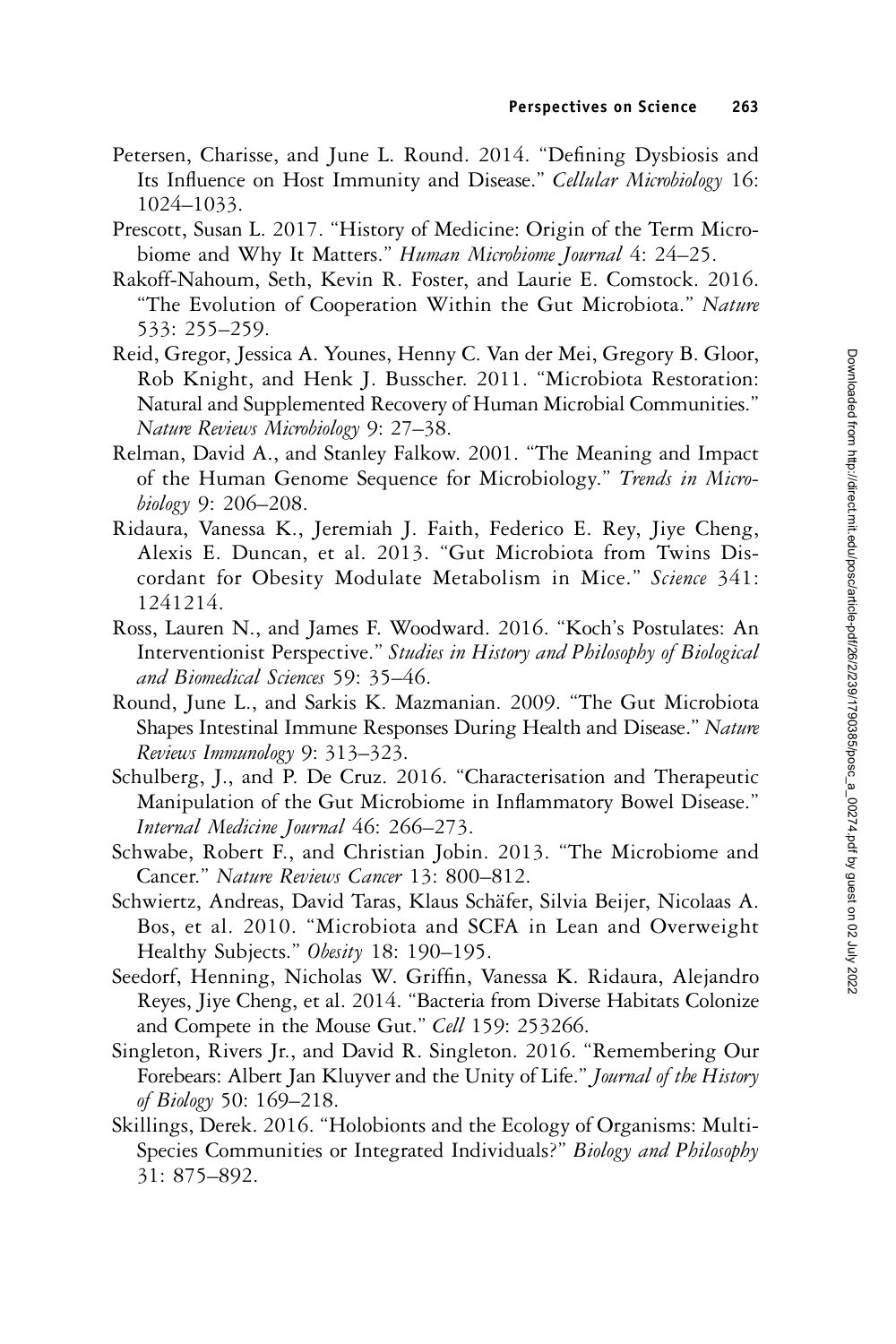- Spor, Aymé, Omry Koren, and Ruth Ley. 2011. "Unravelling the Effects of the Environment and Host Genotype on the Gut Microbiome." Nature Reviews Microbiology 9: 279–290.
- Stahl, David A., David J. Lane, Gary J. Olsen, and Norman R. Pace. 1985. "Characterization of a Yellowstone Hot Spring Microbial Community by 5S rRNA Sequences." Applied and Environmental Microbiology 49: 1379–1384.
- Stein, Jefferey L., Terence L. Marsh, Ke Y. Wu, Hiroaki Shizuya, and Edward F. DeLong. 1996. "Characterization of Uncultivated Prokaryotes: Isolation and Analysis of a 40-Kilobase-Pair Genome Fragment from a Planktonic Marine Archaeon." Journal of Bacteriology 178: 591-599.
- Surana, Neeraj K., and Dennis L. Kasper. 2017."Moving Beyond Microbiome-Wide Associations to Causal Microbe Identification." Nature 552: 244–247.
- Sze, Marc A., and Patrick D. Schloss. 2016. "Looking for a Signal in the Noise: Revisiting Obesity and the Microbiome." mBio 7 (4): e01018–16.
- Tang, W. H. Wilson, and Stanley L. Hazen. 2014. "The Contributory Role of Gut Microbiota in Cardiovascular Disease." Journal of Clinical Investigation 124: 4204–4211.
- Taxis, Tasia M., Sara Wolff, Sarah J. Gregg, Nicholas O. Minton, Chiqian Zhang, et al. 2015. "The Players May Change but the Game Remains: Network Analyses of Ruminal Microbiomes Suggest Taxonomic Differences Mask Functional Similarity." Nucleic Acids Research 43: 9600-9612.
- Turnbaugh, Peter J., Ruth E. Ley, Mahowald, M. A., Magrini, V., Mardis, E. R., and Jeffrey I. Gordon. 2006."An Obesity-Associated Gut Microbiome with Increased Capacity for Energy Harvest." Nature 444: 1027–1031.
- Turnbaugh, Peter J., Ruth E. Ley, Micah Hamady, Claire Fraser-Liggett, Rob Knight, and Jeffrey I. Gordon. 2007. "The Human Microbiome Project: Exploring the Microbial Part of Ourselves in a Changing World." Nature 449: 804–810.
- Turnbaugh, Peter J., Bäckhed, F., Fulton, L., and Jeffrey I. Gordon. 2008. "Diet-Induced Obesity is Linked to Marked but Reversible Alterations in the Mouse Distal Gut Microbiome." Cell Host & Microbe 3: 213–223.
- Turnbaugh, Peter J., Ridaura, V. K., Faith, J. J., Rey, F. E., Knight, R., and Jeffrey I. Gordon. 2009. "The Effect of Diet on the Human Gut Microbiome: A Metagenomic Analysis in Humanized Gnotobiotic Mice." Science Translational Medicine 1 (6): 6ra14.
- Tyson, Gene W., Jarrod Chapman, Philip Hugenholtz, Eric E. Allen, Rachna J. Ram, et al. 2004. "Community Structure and Metabolism Through Reconstruction of Microbial Genomes from the Environment." Nature 428: 37–43.
- Van Nood, Els, Anne Vrieze, Max Nieuwdorp, Susana Fuentes, Erwin G. Zoetendal, et al. 2013. "Duodenal Infusion of Donor Feces for Recurrent Clostridium difficile." New England Journal of Medicine 368: 407–415.